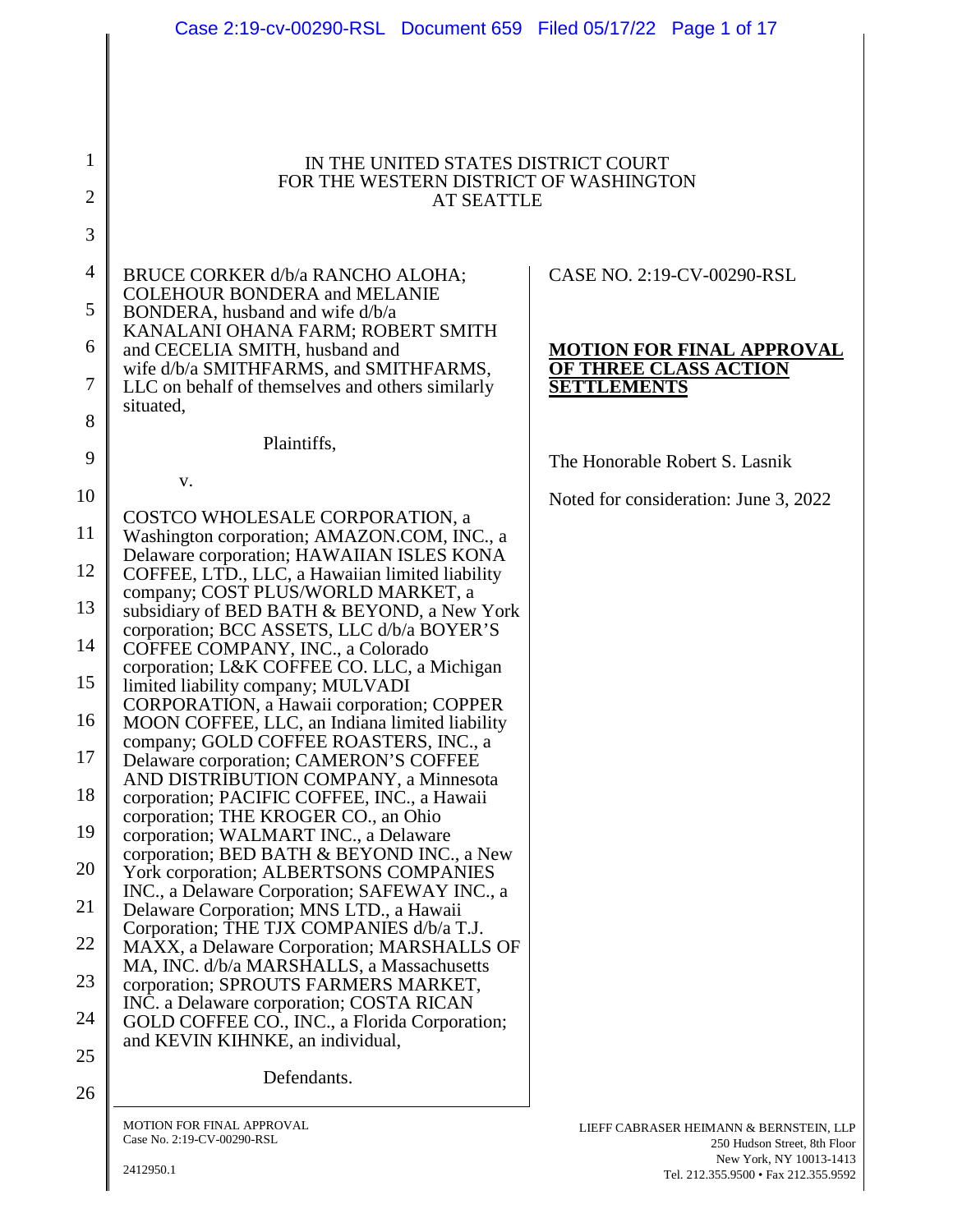# **TABLE OF CONTENTS**

#### **Page**

| $\overline{2}$ |          |                                                         |                                                                 |                                                                                                                              |                                                                                  | Page |
|----------------|----------|---------------------------------------------------------|-----------------------------------------------------------------|------------------------------------------------------------------------------------------------------------------------------|----------------------------------------------------------------------------------|------|
| 3              | I.       |                                                         |                                                                 |                                                                                                                              |                                                                                  |      |
| $\overline{4}$ | II.      |                                                         |                                                                 |                                                                                                                              |                                                                                  |      |
|                | Ш.       |                                                         |                                                                 |                                                                                                                              |                                                                                  |      |
| 5              | IV.      |                                                         |                                                                 |                                                                                                                              |                                                                                  |      |
| 6              | V.       |                                                         |                                                                 |                                                                                                                              |                                                                                  |      |
| 7              |          | A.                                                      |                                                                 |                                                                                                                              |                                                                                  |      |
| 8              |          | <b>B.</b>                                               |                                                                 |                                                                                                                              |                                                                                  |      |
| 9              |          |                                                         | 1.                                                              | Rule $23(e)(2)(A)$ : Class Counsel and the Settlement Class<br>Representatives Have and Will Continue to Zealously Represent |                                                                                  |      |
| 10             |          |                                                         | 2.                                                              |                                                                                                                              | Rule $23(e)(2)(B)$ : The Settlements Are the Result of Arms-Length,              |      |
| 11<br>12       |          |                                                         | Rule 23(e)(2)(C): The Settlements Provide for Substantial<br>3. |                                                                                                                              |                                                                                  |      |
| 13             |          |                                                         |                                                                 | a.                                                                                                                           | The Settlements deliver excellent monetary and injunctive                        |      |
| 14             |          |                                                         |                                                                 | $\mathbf b$ .                                                                                                                | The costs, risks, and delay of trial and appeal weigh in                         |      |
| 15             |          |                                                         |                                                                 | $C_{\bullet}$                                                                                                                |                                                                                  |      |
| 16             |          |                                                         |                                                                 | d.                                                                                                                           | The request for attorneys' fees is reasonable and supported10                    |      |
|                |          |                                                         |                                                                 | e.                                                                                                                           |                                                                                  |      |
| 17<br>18       |          |                                                         | 4.                                                              |                                                                                                                              | Rule $23(e)(2)(D)$ : The Settlement Treats All Class Members                     |      |
| 19             |          |                                                         | 5.                                                              |                                                                                                                              | The Settlement Satisfies the Ninth Circuit's Additional Factors for              |      |
| 20             |          | C.                                                      |                                                                 |                                                                                                                              |                                                                                  |      |
| 21             | VI.      |                                                         |                                                                 |                                                                                                                              |                                                                                  |      |
| 22             |          |                                                         |                                                                 |                                                                                                                              |                                                                                  |      |
| 23             |          |                                                         |                                                                 |                                                                                                                              |                                                                                  |      |
| 24             |          |                                                         |                                                                 |                                                                                                                              |                                                                                  |      |
| 25             |          |                                                         |                                                                 |                                                                                                                              |                                                                                  |      |
| 26             |          |                                                         |                                                                 |                                                                                                                              |                                                                                  |      |
|                |          | MOTION FOR FINAL APPROVAL<br>Case No. 2:19-cv-00290-RSL |                                                                 |                                                                                                                              | LIEFF CABRASER HEIMANN & BERNSTEIN, LLP<br>$-i-$<br>250 Hudson Street, 8th Floor |      |
|                | 24120501 |                                                         |                                                                 |                                                                                                                              | New York, NY 10013-1413                                                          |      |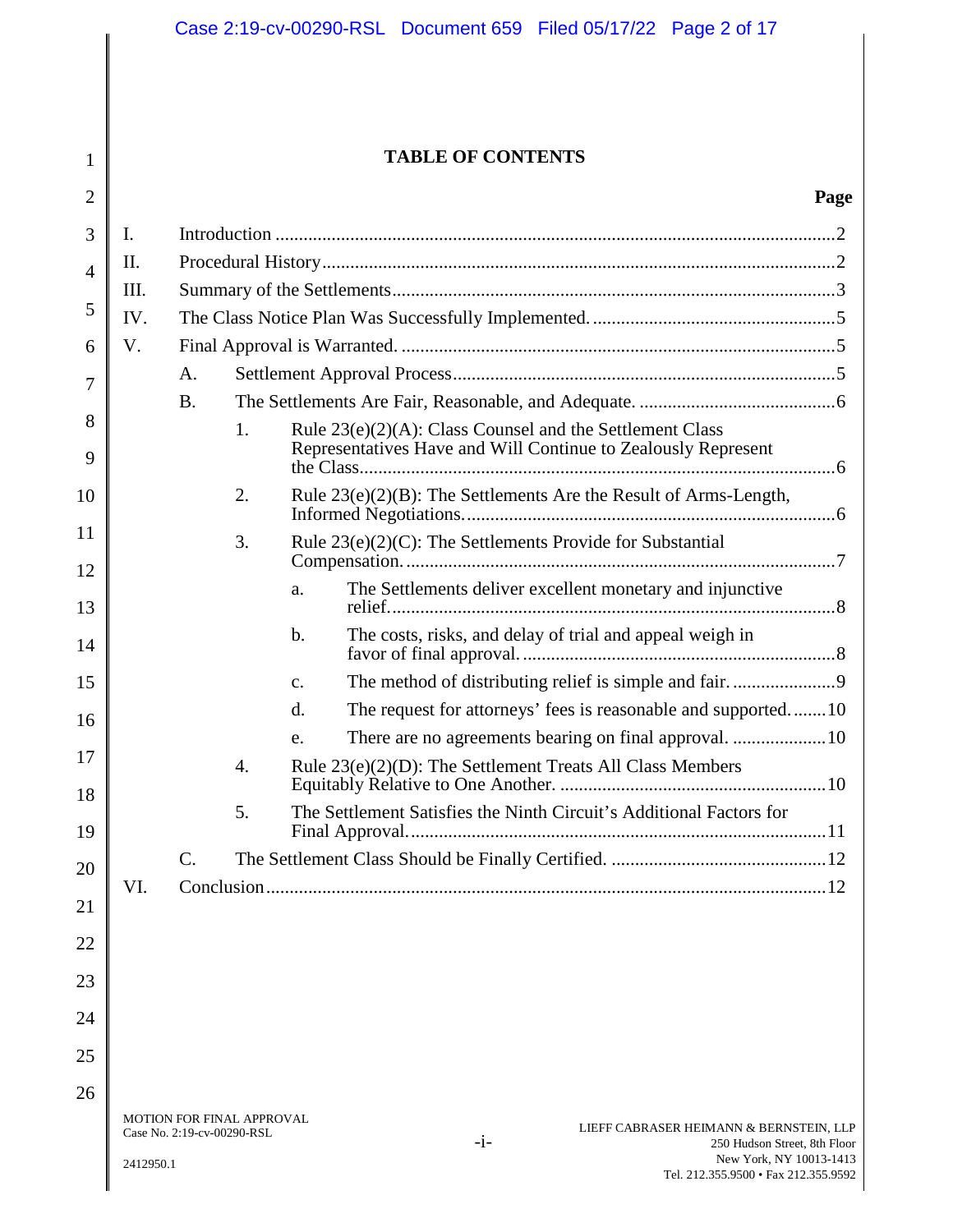|                | Case 2:19-cv-00290-RSL Document 659 Filed 05/17/22 Page 3 of 17 |  |  |  |
|----------------|-----------------------------------------------------------------|--|--|--|
|                |                                                                 |  |  |  |
|                |                                                                 |  |  |  |
| 1              | <b>TABLE OF AUTHORITIES</b>                                     |  |  |  |
| $\overline{2}$ | Page                                                            |  |  |  |
| 3              | <b>Cases</b>                                                    |  |  |  |
| $\overline{4}$ | Chun-Hoon v. McKee Foods Corp.                                  |  |  |  |
| 5              | Free Range Content, Inc. v. Google, LLC,                        |  |  |  |
| 6              |                                                                 |  |  |  |
| 7              | Gaudin v. Saxon Mort. Servs., Inc.                              |  |  |  |
| 8              | Hanlon v. Chrysler Corp.                                        |  |  |  |
| 9              | Hefler v. Wells Fargo & Company,                                |  |  |  |
| 10             | In re Anthem, Inc. Data Breach Litig.,                          |  |  |  |
| 11             | In re Bluetooth Headset Prods. Liab. Litig.,                    |  |  |  |
| 12             |                                                                 |  |  |  |
| 13             | In re Mego Fin. Corp. Sec. Litig.,                              |  |  |  |
| 14             | In re Mercury Interactive Corp. Sec. Litig.                     |  |  |  |
| 15             | Sandoval v. Tharaldson Emp. Mgmt., Inc.,                        |  |  |  |
| 16             | Thomas v. MagnaChip Semiconductor Corp.,                        |  |  |  |
| 17             |                                                                 |  |  |  |
| 18             | <b>Rules</b>                                                    |  |  |  |
| 19             |                                                                 |  |  |  |
| 20             |                                                                 |  |  |  |
| 21             |                                                                 |  |  |  |
|                |                                                                 |  |  |  |
| 22             |                                                                 |  |  |  |
| 23             |                                                                 |  |  |  |
| 24             |                                                                 |  |  |  |
| 25             |                                                                 |  |  |  |
|                |                                                                 |  |  |  |
| 26             |                                                                 |  |  |  |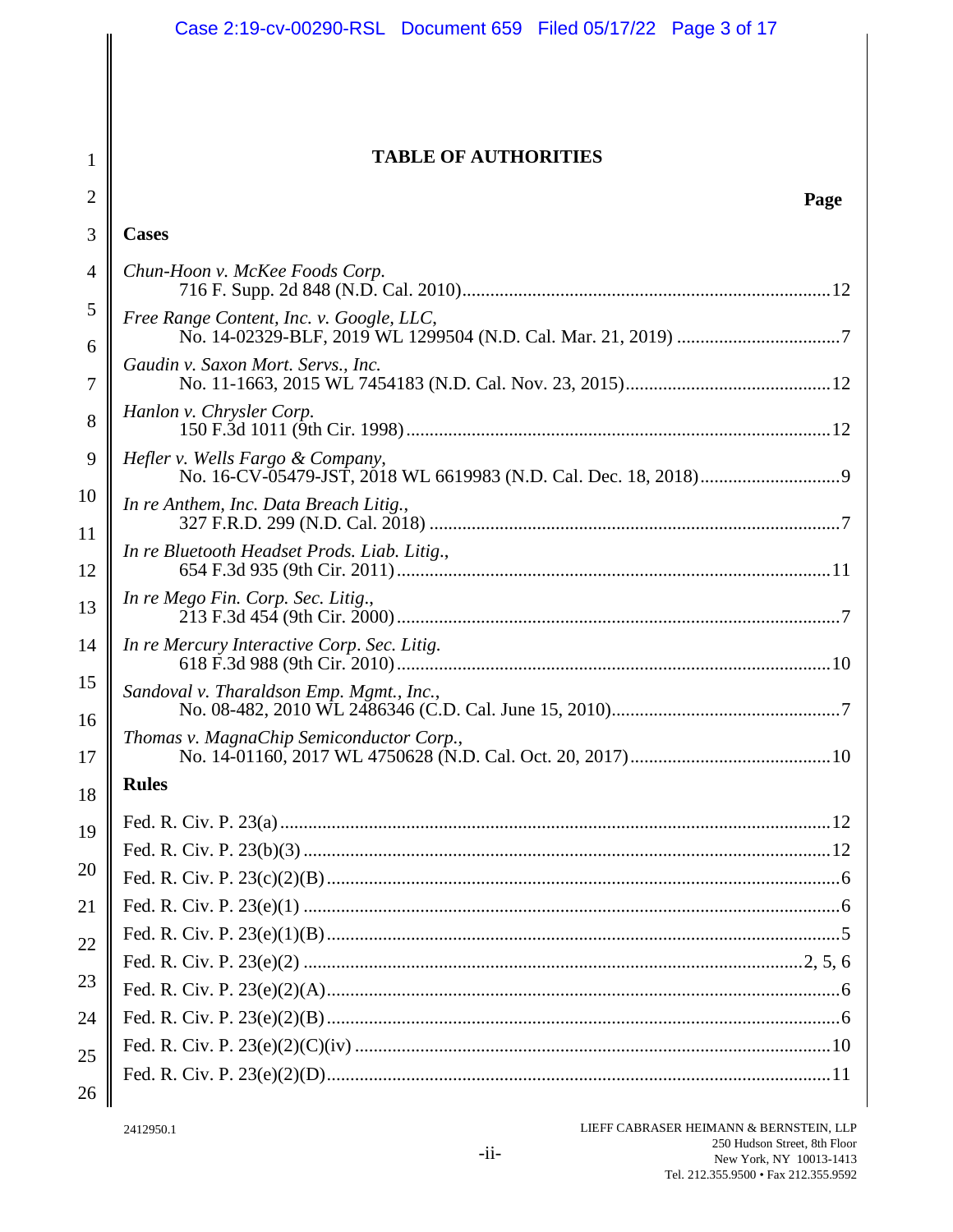|                | Case 2:19-cv-00290-RSL Document 659 Filed 05/17/22 Page 4 of 17 |
|----------------|-----------------------------------------------------------------|
|                |                                                                 |
| $\mathbf{1}$   | <b>TABLE OF AUTHORITIES</b><br>(continued)                      |
| $\sqrt{2}$     | Page                                                            |
| $\mathfrak{Z}$ |                                                                 |
| $\overline{4}$ | <b>Treatises</b>                                                |
| $\mathfrak{S}$ |                                                                 |
| 6              |                                                                 |
| $\tau$         |                                                                 |
| 8              |                                                                 |
| 9              |                                                                 |
| 10             |                                                                 |
| 11             |                                                                 |
| 12             |                                                                 |
| 13             |                                                                 |
| 14             |                                                                 |
| 15             |                                                                 |
| 16             |                                                                 |
| 17             |                                                                 |
| 18             |                                                                 |
| 19             |                                                                 |
| 20             |                                                                 |
| 21             |                                                                 |
| $22\,$         |                                                                 |
| 23             |                                                                 |
| 24             |                                                                 |
| $25\,$         |                                                                 |
| 26             |                                                                 |
|                | LIEFF CABRASER HEIMANN & BERNSTEIN, LLP<br>2412950.1            |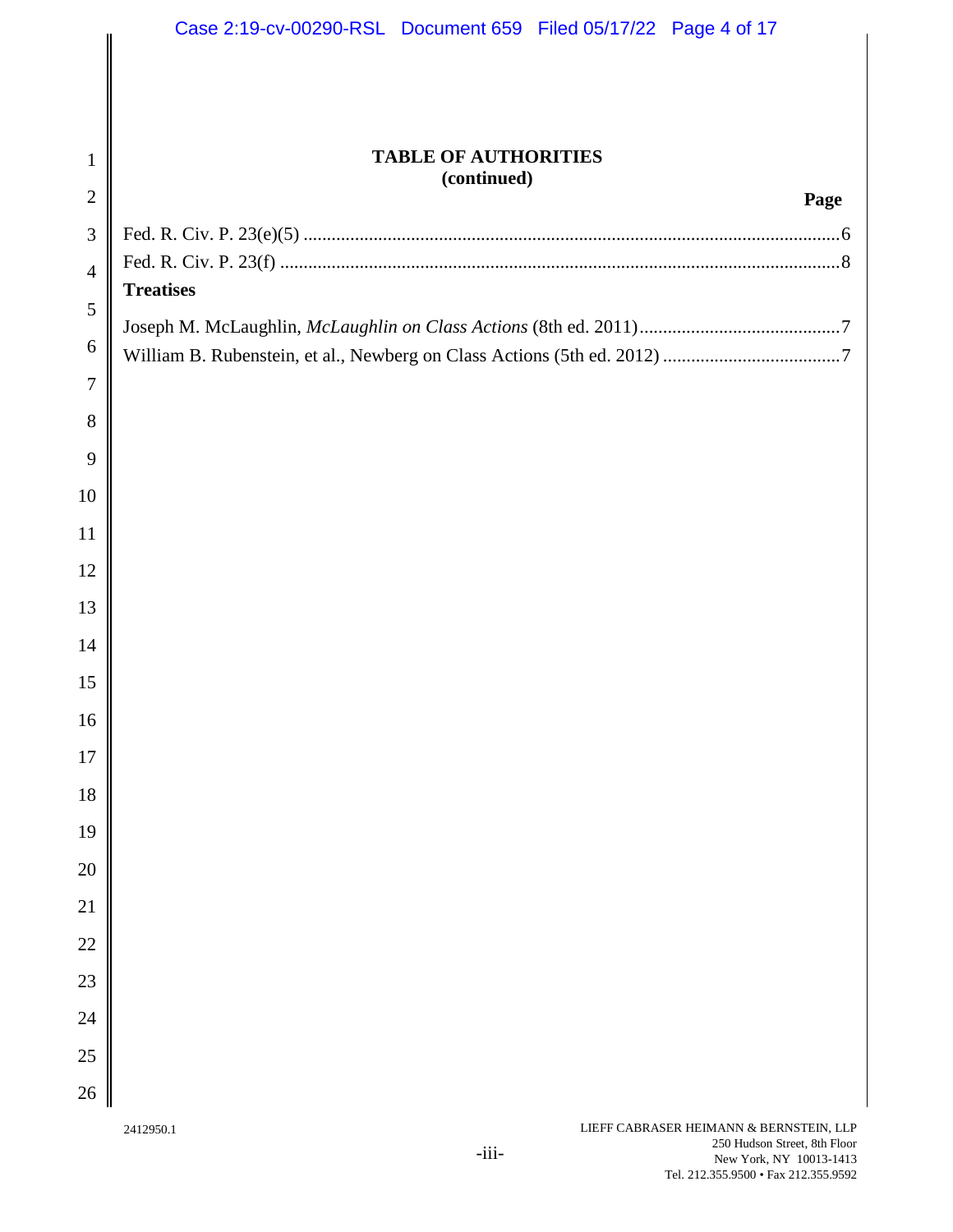#### **I. Introduction**

1

2

3

4

5

6

7

8

9

10

11

12

13

14

15

16

17

18

19

20

21

22

23

24

25

26

This motion for final approval of three additional class settlements – with The Kroger Co. ("Kroger"), with Safeway Inc. and Albertsons Companies Inc. ("Safeway/Albertsons"), and with Hawaiian Isles Coffee Co. Ltd. ("HIKC") – is the latest positive development in Plaintiffs' and Class Counsel's efforts to bring meaningful and immediate relief to the class of Kona coffee farmers and to bring this litigation to a just and efficient resolution. These latest settlements, which bring the total amount recovered for the class to over \$15.2 million, like the first set of settlements approved and implemented last year, elicited **no objections and no opt-outs**. This is especially noteworthy because class members had, by the time they received notice of these settlements, received their checks from the first set of settlements, such that class members had a concrete awareness of this case and its progress.

This Court recently granted preliminary approval to these settlements, finding that it was likely to be able to approve the proposed settlements applying the criteria set out in Rule  $23(e)(2)$ , and to certify the class for purposes of settlement, and directed notice to issue to the class. *See* Dkt. 604. Following the same process that it carried out last year with respect to prior settlements, the Settlement Administrator then effectuated the notice plan approved by this Court, including both direct notice and publication in the *West Hawaii Daily*, and it updated the settlement website and toll-free number for class members. The opt-out and objection deadline of May 2, 2022 passed with *zero* opt-outs and objections.

Plaintiffs now seek final approval, so that the benefits promised in these settlements can begin to flow to class members. As set out below, the settlements represent an excellent result for the Settlement Class and satisfy all criteria for final approval under Ninth Circuit law.

**II. Procedural History** 

Class Counsel detailed the procedural history of this litigation most recently in the motion for preliminary approval of these settlements. *See* Dkt. 602. That motion, and the

MOTION FOR FINAL APPROVAL Case No. 2:19-cv-00290-RSL

2412950.1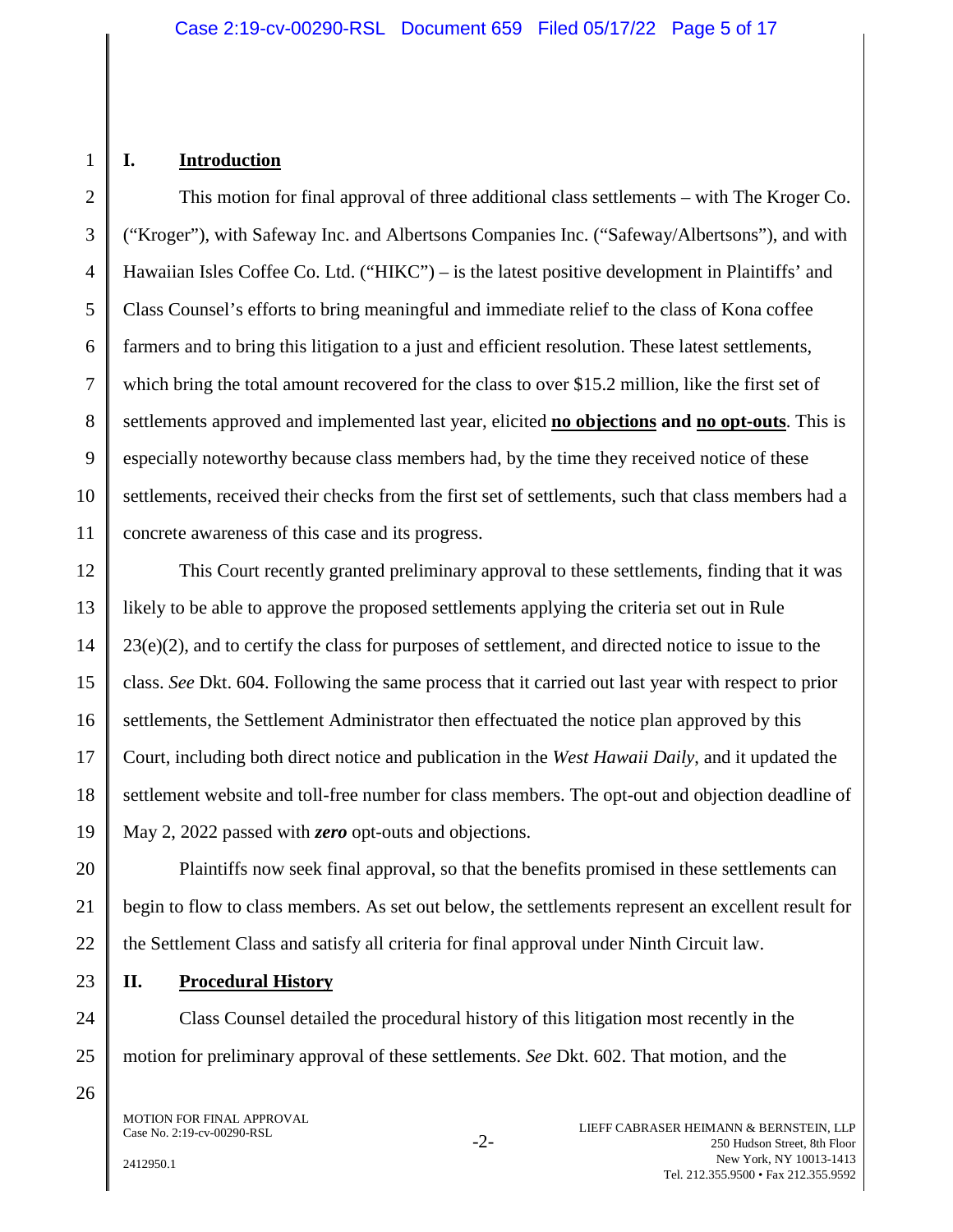declarations that accompanied it, recount this case's specific challenges, the hurdles that Plaintiffs have cleared at each stage of the case, and the hard-fought history of the litigation through discovery and class certification. That work made possible and led to the arms-length negotiations, including with the assistance of a mediator, that produced these settlements. Plaintiffs reference and incorporate that motion and declarations herein.

1

2

3

4

5

6

7

8

9

10

11

12

13

14

15

#### **III. Summary of the Settlements**

Plaintiffs' motion for preliminary approval also summarized the terms of each of the settlements that this Court preliminarily approved. *See* Dkt. 602. Plaintiffs provide a brief summary of each settlement again for the sake of completeness.<sup>1</sup>

Like the previous settlements granted final approval by this Court, these settlements deliver substantial monetary relief to the Settlement Class, and include injunctive terms that will continue to change the marketplace: each of the settlements includes changes in the labeling of coffee described as containing coffee from the Kona region, thus preventing further economic harm to the growers of legitimate Kona coffee. The HIKC settlement goes further: the company agreed to change its name to remove the word "Kona" altogether.

16 17 18 19 20 21 22 23 24 The Kroger settlement includes both monetary and injunctive terms. First, Kroger will pay \$1,350,000. It will also now be subject to labeling obligations for the coffee that it sells either under its own name or any brand name that it wholly owns and that is labeled as "Kona coffee" or "Kona Blend." Those products will state on the front of the product's label the minimum percentage (or the percentage) of Kona coffee beans contained in the product using the same font type and same (or similar) color as the word Kona, and no smaller than one-half (1/2) the size as the word "Kona" appears, on the front of the package. Dkt. 603-1 ¶ 13. The injunctive terms of Kroger's settlement compound the benefits of the agreements of the previously settling defendants that increase and improve the information found on Kona-labeled

25

<sup>&</sup>lt;sup>1</sup> The settlement agreements themselves were attached to the preliminary approval motion at Docket 603-1, 603-2, and 603-3.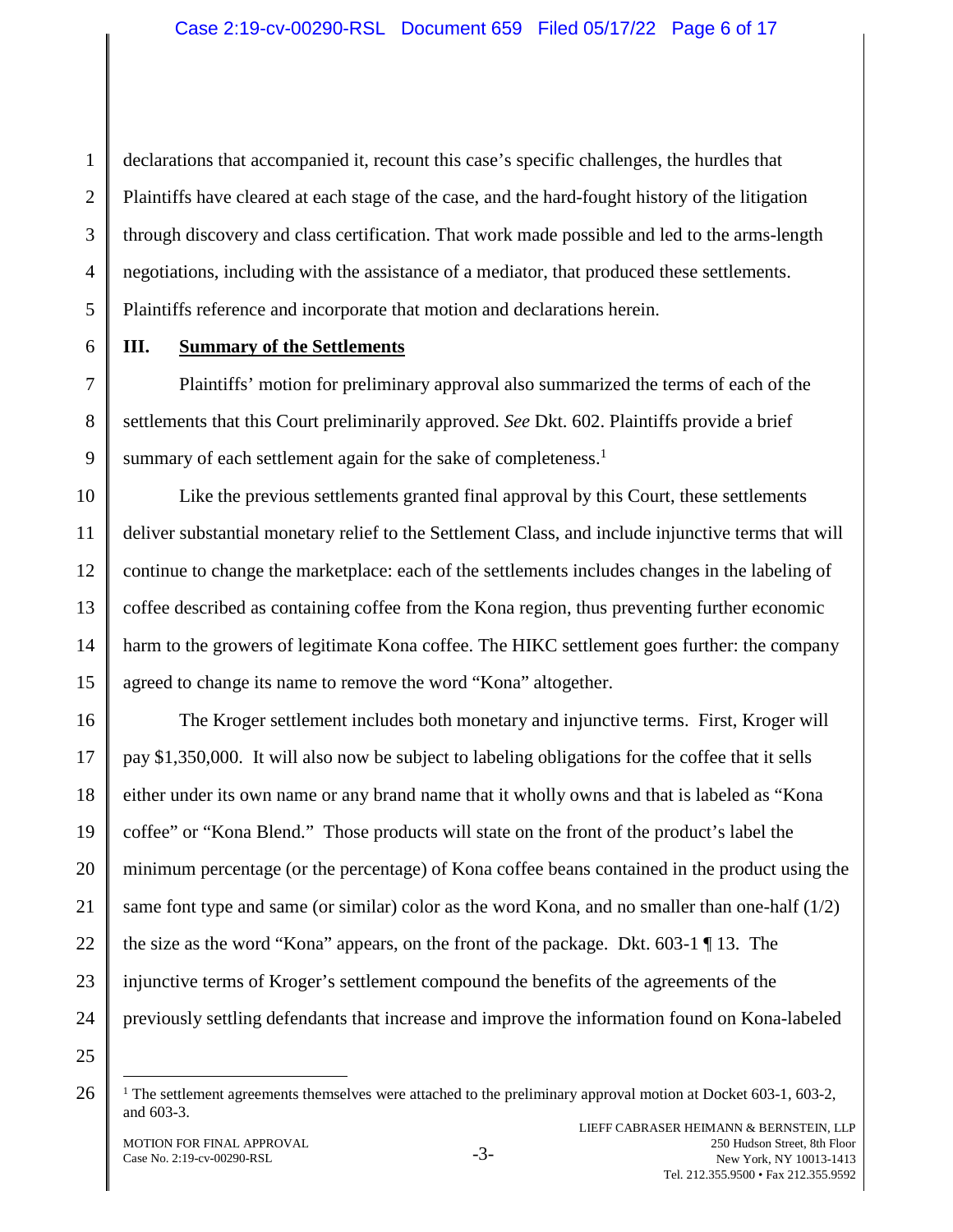products in the marketplace.

1

2

3

4

5

6

7

8

9

10

11

12

13

15

17

18

19

21

22

The Safeway/Albertsons agreement includes injunctive terms that also reinforce the labeling changes that numerous settling suppliers and retailers have already agreed to and have already begun to implement. Safeway/Albertsons agrees to sell coffee labeled as "Kona" or "Kona blend" only if certain labeling standards are met, and will require its vendors to certify that its Kona-labeled products will meet such standards, ensuring that the labeling information is clear and conspicuous. *See* Dkt. 603-2 ¶ 13. It agrees that "any coffee product labeled as 'Kona coffee' or 'Kona Blend coffee' will state on the front of the product's label the minimum percentage (or percentage) of Kona coffee beans the supplier of the products states is contained in the Kona Coffee Product using the same font type and same (or similar) color as the word Kona and no smaller than one-half  $(1/2)$  the size as the word 'Kona' appears, on the front of the package." *Id.* 

14 16 20 23 HIKC will pay \$800,000.<sup>2</sup> The non-monetary terms of the HIKC settlement are extraordinary. First, it will change its company name to remove the word "Kona." Exh. 3 ¶ 12(c). Second, it will, like previously settling defendants, alter its labeling of Kona-labeled coffee so that such products "will accurately and unambiguously state on the front label of the product the minimum percentage of authentic Kona coffee beans contained in the product using the same font type and same (or similar) color as the word Kona, and no smaller than one-half  $(1/2)$  the size as the word "Kona" appears, on the front of the package." Dkt. 603-3 ¶ 12(a). The agreements clarifies, "Only Kona coffee certified and graded by the Hawaii Department of Agriculture as 100% Kona shall be considered authentic Kona coffee." *Id.* HIKC also agrees "to use at least the percentage of Kona coffee required by Hawaiian law, or as may be required by Hawaii law in the future, in any product labeled as "'Kona' or "'Kona Blend.'" *Id.* ¶ 12(b).

24

25

26

 $2$  HIKC is required to pay this amount in three installments. After meeting its first deadline, HIKC did not make its second payment deadline of May 2 (the deadline was April 30, a Saturday). Class Counsel will be pursuing the company and its owners using every tool available to them to ensure that the class is paid what HIKC agreed it would pay, beginning with forthcoming motion practice in this Court, which has jurisdiction to enforce the

settlement.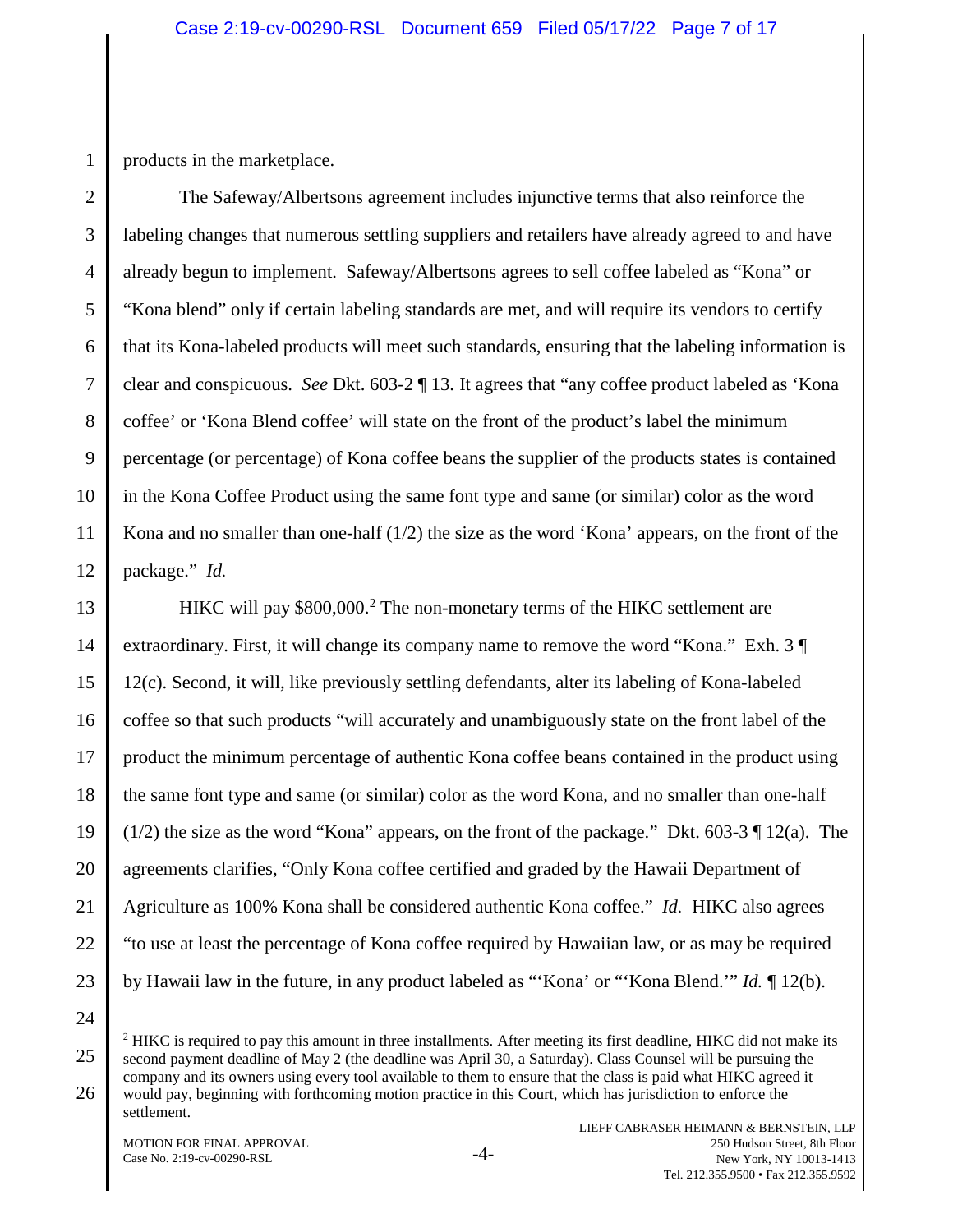Finally, it will send a special communication to its subscriber list, explaining the difference between 100 percent Kona coffee and Kona blend coffees, and that HIKC's current offerings are Kona blends and not 100 percent Kona coffee. *Id.* ¶ 13.

1

2

3

4

### **IV. The Class Notice Plan Was Successfully Implemented.**

5 6 7 8 9 10 11 12 13 14 15 16 This Court's Preliminary Approval Order directed that the parties effectuate a multifaceted notice plan, including direct notice to Settlement Class Members, and the establishment of a dedicated settlement website, post office box, and toll-free telephone number. The parties, in consultation with the Settlement Administrator, have carried out the notice plan. Consistent with the Court's orders, the Settlement Administrator will provide a declaration on May 20, 2022 (two weeks before the final approval hearing) confirming its implementation of the notice plan. That affidavit will also report on whether any of the more than 700 Settlement Class Members who were sent direct notice have elected to opt out of or object to the settlements. To date, not a single opt-out or objection has been received. Following final approval, the Settlement Administrator will effectuate the claims and payment process to class members, which is described in more detail below, and which resembles and builds on the successful notice and claims campaign carried out in connection with previous settlements in this case.

17

#### **V. Final Approval is Warranted.**

18

# **A. Settlement Approval Process**

19 20 21 22 23 24 25 26 Federal Rule of Civil Procedure 23(e) provides that class actions "may be settled … only with the court's approval." Rule 23(e) governs a district court's analysis of the fairness of a proposed class action settlement and creates a multistep process for approval. This Court has already taken the first two steps. First, it has determined that it is likely to (i) approve the proposed settlement as fair, reasonable, and adequate, after considering the factors outlined in Rule 23(e)(2), and (ii) certify the settlement class after the final approval hearing. *See* Fed. R. Civ. P. 23(e)(1)(B). Second, it has directed notice to the class, approving notice that describes the terms of the proposed settlement and the definition of the proposed class, and explains how class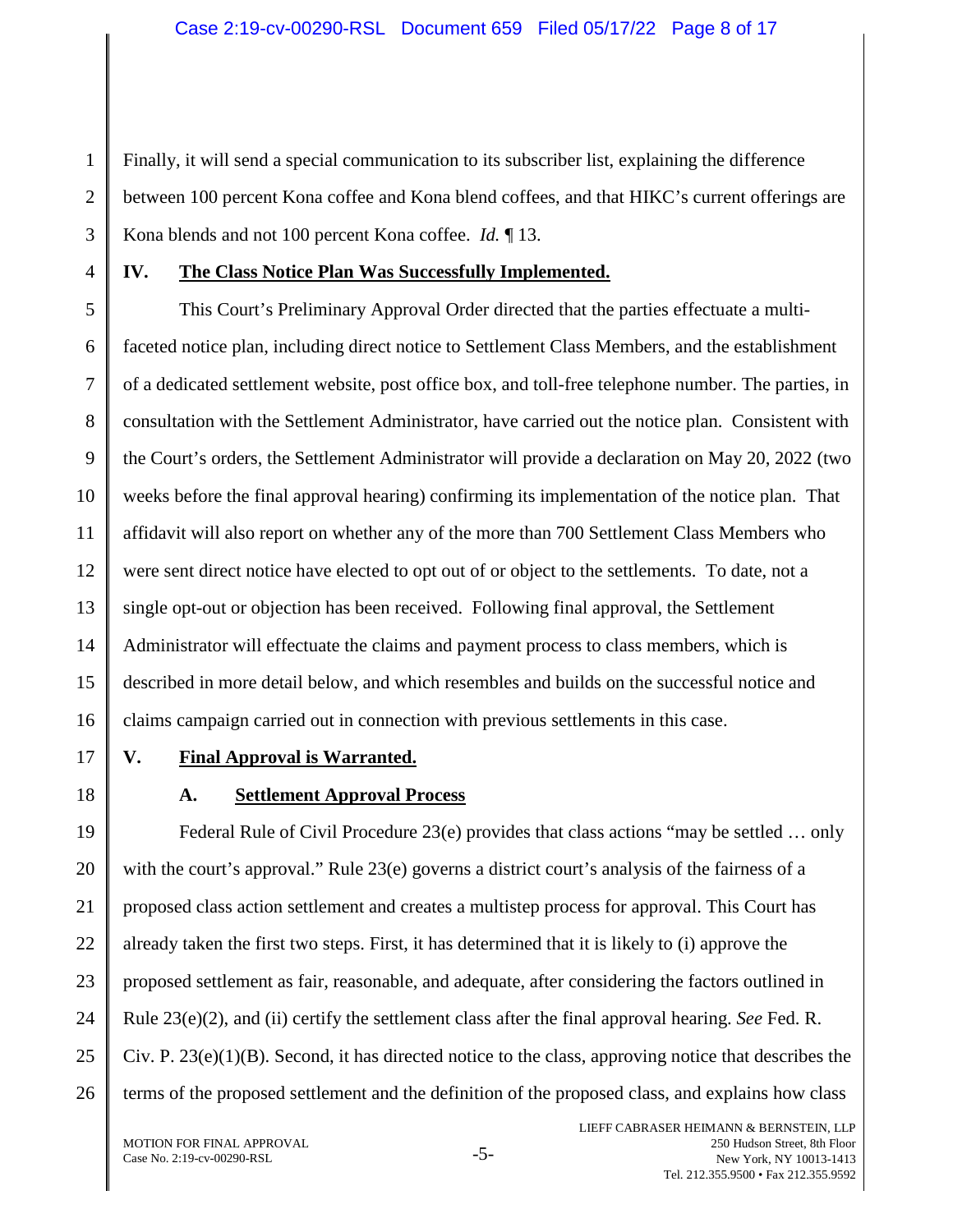members can object to or opt out of the proposed settlement*. See* Fed. R. Civ. P. 23(c)(2)(B); Fed. R. Civ. P. 23(e)(1), (5). Plaintiffs now ask that this Court take the third and final step, which is to grant final approval of the proposed settlements. *See* Fed. R. Civ. P. 23(e)(2).

1

2

3

4

5

6

7

8

9

10

11

12

13

14

15

16

17

18

19

20

21

22

23

24

25

26

### **B. The Settlements Are Fair, Reasonable, and Adequate.**

All of the factors set forth in Fed. R. Civ. P. 23(e)(2) weigh strongly in favor of final approval. In granting preliminary approval, the Court already observed that the proposed Settlement appeared "fair, reasonable, and adequate," so that notice was appropriate. Dkt. 604 4. The Court can and should reach the same conclusion here at final approval.

#### **1. Rule 23(e)(2)(A): Class Counsel and the Settlement Class Representatives Have and Will Continue to Zealously Represent the Class.**

The Court's preliminary determination, under Rule  $23(e)(2)(A)$ , that Class Counsel and the Plaintiffs have zealously advanced the interests of the Plaintiffs and the proposed Settlement Class, was correct. As the motion for preliminary approval detailed, Class Counsel and Plaintiffs have worked tirelessly to advance this case to this point, from the extensive pre-filing investigation through challenges to the pleadings, intensive discovery against over twenty defendants and from numerous third parties, and through the negotiations of these settlements. The Plaintiffs, too, have devoted countless hours to representing the class, even as they have continued to operate their small coffee farms through the pandemic and beyond. Their commitment to this case has not wavered through the implementation of the first set of settlements, and as this litigation continues against the non-settling defendants.

#### **2. Rule 23(e)(2)(B): The Settlements Are the Result of Arms-Length, Informed Negotiations.**

Rule  $23(e)(2)(B)$  directs the Court to determine if a class action settlement was negotiated at arm's-length. Here, too, the Court's preliminary determination was correct.

First, as Plaintiffs explained, the involvement of experienced mediators in the negotiations creates a presumption of fairness. *See* Joseph M. McLaughlin, *McLaughlin on*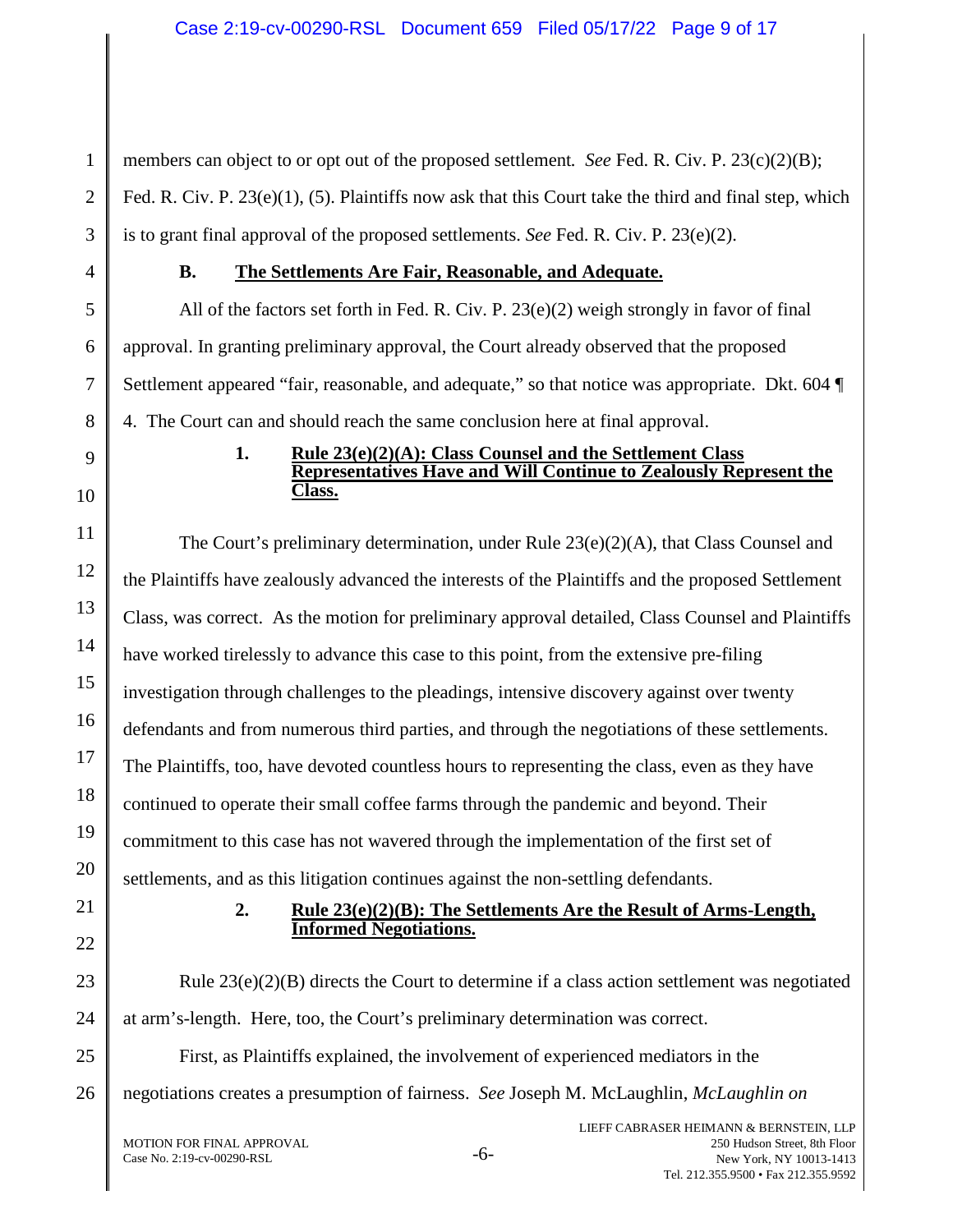#### Case 2:19-cv-00290-RSL Document 659 Filed 05/17/22 Page 10 of 17

1

*Class Actions* (8th ed. 2011); *see also Sandoval v. Tharaldson Emp. Mgmt., Inc.*, No. 08-482, 2010 WL 2486346, at \*6 (C.D. Cal. June 15, 2010) ("The assistance of an experienced mediator in the settlement process confirms that the settlement is non-collusive."); *Free Range Content, Inc. v. Google, LLC*, No. 14-02329, 2019 WL 1299504, at \*6 (N.D. Cal. Mar. 21, 2019) (holding that a "presumption of correctness" attaches where, as here, a "class settlement [was] reached in arm's-length negotiations between experienced capable counsel after meaningful discovery"). Judge Infante conducted an early mediation involving all three settling defendants, while Mr. LeHocky assisted in the resolution of the Kroger settlement through multiple sessions.

Second, Class Counsel negotiated the Settlements with a full understanding of the legal claims and their factual basis, negotiating only after conducting discovery and obtaining sales and other pertinent data as to the settling defendants' businesses, and successfully litigating dispositive and non-dispositive motions. Where extensive information has been exchanged, "[a] court may assume that the parties have a good understanding of the strengths and weaknesses of their respective cases and hence that the settlement's value is based upon such adequate information." William B. Rubenstein, et al., *Newberg on Class Actions* § 13:49 (5th ed. 2012); *see also In re Anthem, Inc. Data Breach Litig.*, 327 F.R.D. 299, 320 (N.D. Cal. 2018) (concluding that the "extent of discovery" and factual investigation undertaken by the parties gave them "a good sense of the strength and weaknesses of their respective cases in order to 'make an informed decision about settlement'") (quoting *In re Mego Fin. Corp. Sec. Litig*., 213 F.3d 454, 459 (9th Cir. 2000)). This case is now quite advanced, and Class Counsel are well positioned to understand the risks and benefits of settlement.

#### **3. Rule 23(e)(2)(C): The Settlements Provide for Substantial Compensation.**

The Court may also find for purposes of final approval that the relief provided for the class is "adequate." Fed. R. Civ. P.  $23(e)(2)(C)$ . This subsection asks the Court to take into account: "(i) the costs, risks, and delay of trial and appeal; (ii) the effectiveness of any proposed

MOTION FOR FINAL APPROVAL MOTION FOR FINAL APPROVAL<br>Case No. 2:19-cv-00290-RSL -7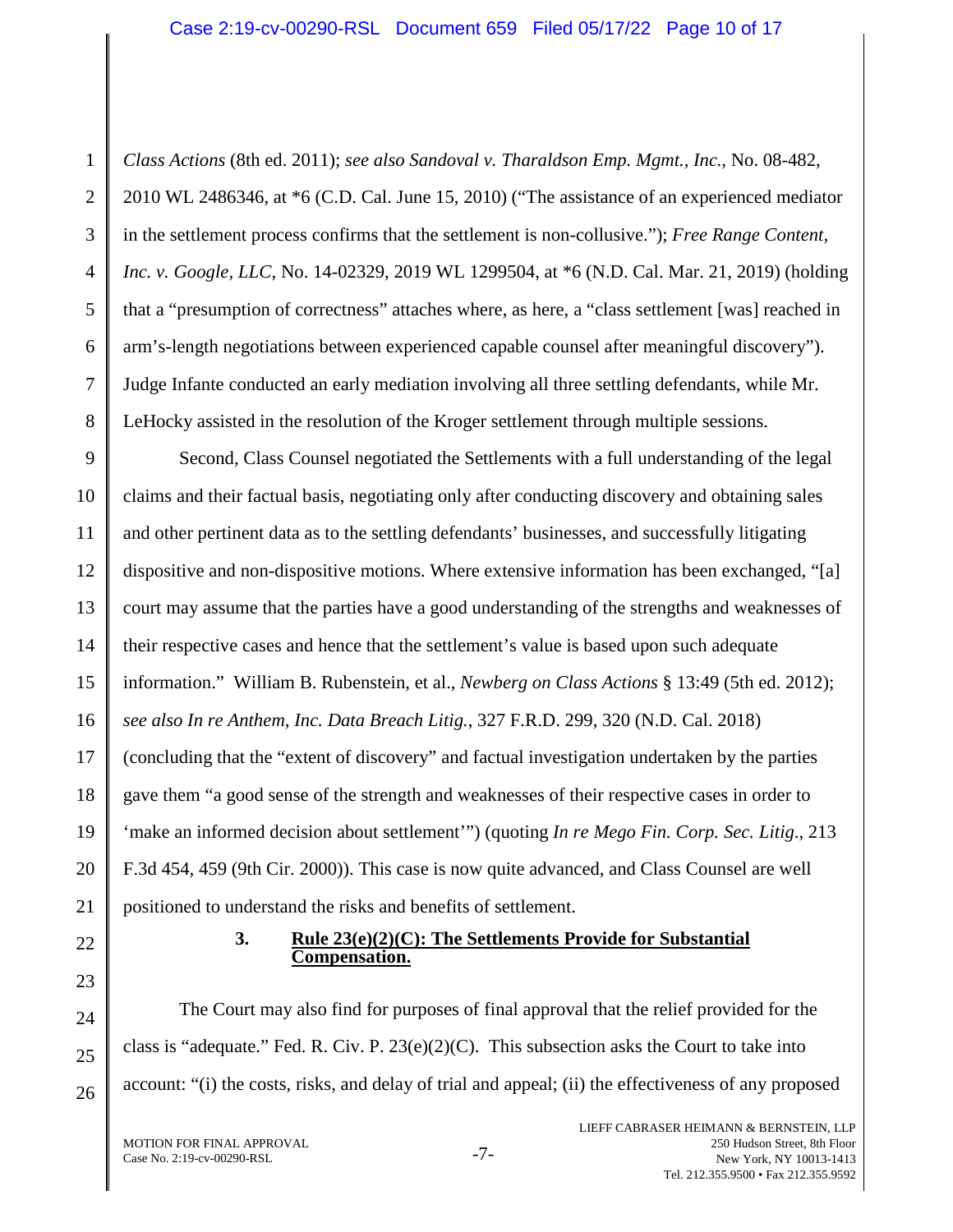method of distributing relief to the class, including the method of processing class-member claims; (iii) the terms of any proposed award of attorney's fees, including timing of payment; and (iv) any agreement required to be identified under Rule 23(e)." *Id.* The Court can readily adhere to and confirm its preliminary determination that the settlement is adequate upon review of these factors.

1

2

3

4

5

6

7

8

9

10

11

12

#### **a. The Settlements deliver excellent monetary and injunctive relief.**

The Settlements deliver immediate monetary relief and practice changes. The settlements provide more for than \$2.15 million in monetary relief alone. Further, Plaintiffs previously presented evidence that similar practice changes by defendants who settled earlier in the case would mitigate millions of dollars in market-price damages. *See* Dkt. 428 (sealed Schreck Declaration). These settlements, structured similarly to those previously approved, will build on those positive effects.

# 13

# 14

# **b. The costs, risks, and delay of trial and appeal weigh in favor of final approval.**

15 16 17 18 19 20 21 22 23 24 25 26 The amount obtained is reasonable in light of the risks, delays, and costs attendant to class certification, potential interlocutory appeal under Rule 23(f), summary judgment motions, trial, and appeals. Plaintiffs have previously explained some of those risks in connection with the prior set of settlements. *See* Dkt. 416 ¶¶ 10-16. To start, Defendants have advanced a legal theory that the Lanham Act does not authorize the central claim in this case: false designation of geographic origin. Although the Court denied the motions to dismiss on that basis, the issue would remain alive in this case through summary judgment, trial, and appeal. Defendants also had a factual defense that consumers were not confused by false designations of Kona geographic origin and that Plaintiffs' claims were barred by laches. Although Plaintiffs are confident in the merits of their claims, each of those issue created risk (as to these defendants) at summary judgment and trial. In particular, whether consumers were confused or likely to be confused by Defendants' product labels would likely come down to a "battle of the experts" at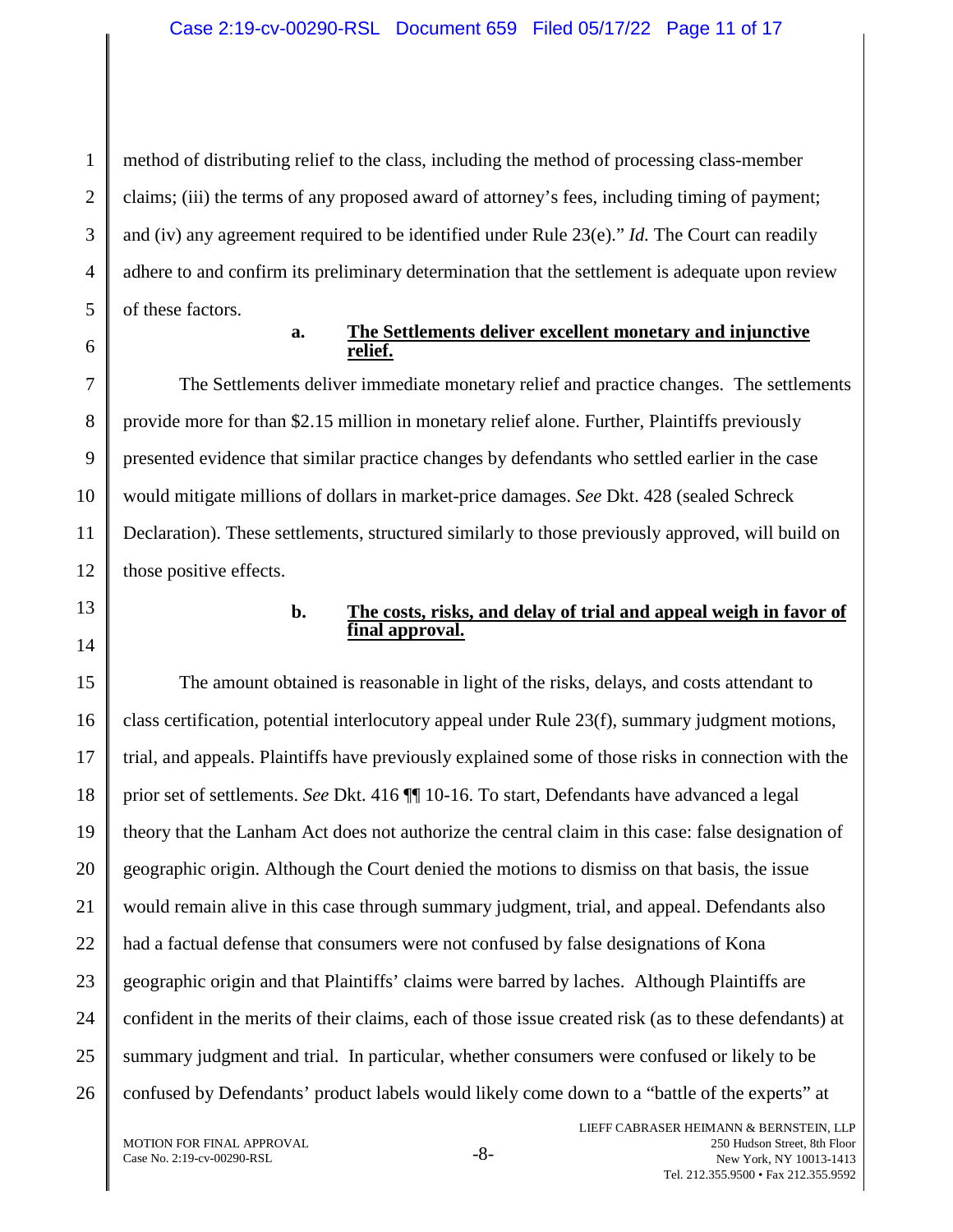trial, the result of which is always uncertain. Plaintiffs also faced risk at class certification, compounded by the potential lengthy delay of an appeal under Rule 23(f). *See* Dkt. 416 at ¶ 14.

Success at each stage can never be assured, but delay and costs would be certain. The settlements are an outstanding outcome under any measure, but particularly in light of those risks.

1

2

3

4

5

6

7

8

9

10

11

12

13

14

#### **c. The method of distributing relief is simple and fair.**

The proposed method of distributing relief to the class, including claims processing, is straightforward, simple, and designed to maximize participation in the settlement. As the Settlement Administrator attested, it worked effectively to distribute checks to hundreds of class members. *See* Dkt. 600. For this settlement, the distribution of money will be even more streamlined. Any Settlement Class Member who did not previously submit a claim will have the opportunity to do so for this settlement, but those who submitted claims in connection with the first distribution will not have to do so again. Instead, the Settlement Administrator will use the information previously submitted to calculate their pro rata share of the settlement funds.

15 16 17 18 19 20 21 22 23 24 25 26 As the experience with the first set of settlements showed, notice and claims here are straightforward and easily implemented. First, the Settlement Class is defined by a reference to a discrete geographic area (the Kona region), such that direct notice was feasible, with publication notice acting as informational reinforcement, making it easier to identify and reach the class. Settlement Class Members will again be sent a straightforward, two-page claim form that asks for basic information about their farm and the acreage used to produce coffee over the relevant time period. Those who previously filled this out will not have to do so again; the Settlement Administrator has their information. As Plaintiffs have explained, the information requested is that which coffee farmers typically maintain and keep accessible, and will allow for a fair and efficient distribution of the net settlement proceeds. *See, e.g.*, *Hefler v. Wells Fargo & Co.*, No. 16- 05479, 2018 WL 6619983, at \*12 (N.D. Cal. Dec. 18, 2018) (approving pro rata settlement distribution based on the purchase and sales data provided by class members); *Thomas v.*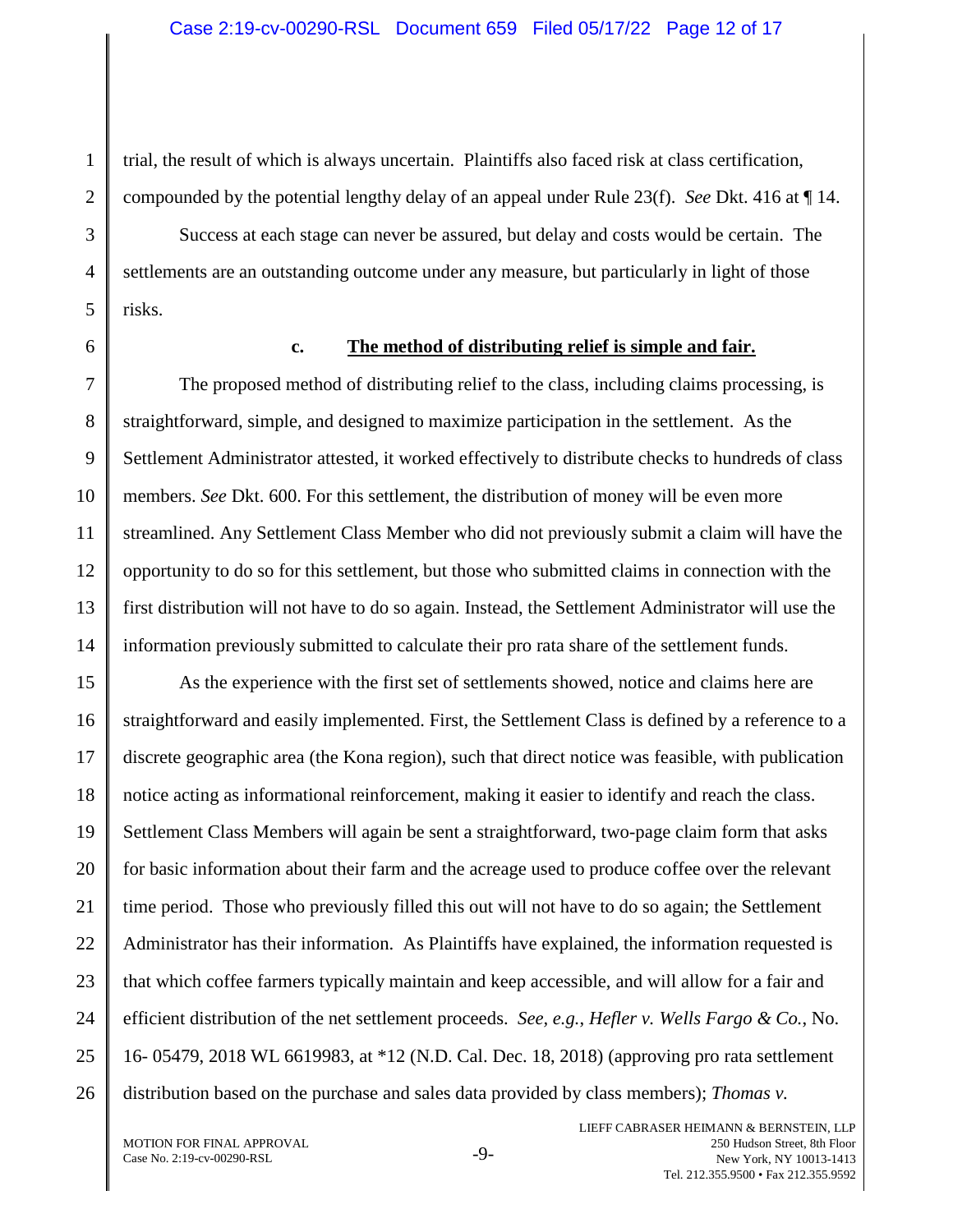*MagnaChip Semiconductor Corp.*, No. 14-01160, 2017 WL 4750628, at \*8-9 (N.D. Cal. Oct. 20, 2017) (same).

Class Counsel developed the claim form in consultation with the Settlement Administrator, which has extensive experience designing plain-English forms and implementing claims processes, and solicited input from class members to ensure that the form will be intelligible and prompt claims. As before, the form will also be available in Japanese. Class members will be able to make claims by returning hard copy forms by mail or through an online submission form on the settlement website. The Settlement Administrator will then calculate class members' pro rata share of the net settlement funds at the end of the claims period and promptly send checks to class members who made valid claims.

1

#### **d. The request for attorneys' fees is reasonable and supported.**

As explained in the separately-filed motion for attorneys' fees, Class Counsel have sought a percentage settlement fund, a request that is consistent with fee awards in other cases involving significant and valuable injunctive relief, and reasonable for all of the reasons described in that motion. *See* Dkt. 654. Class Counsel's request was consistent with what was described in the notice, and no class member has objected to the request. The application itself was made prior to the expiration of the opt-out and objection deadlines, consistent with *In re Mercury Interactive Corp*. *Sec. Litig.*, 618 F.3d 988, 992 (9th Cir. 2010).

# **e. There are no agreements bearing on final approval.**

Rule  $23(e)(2)(C)(iv)$  requires that the proponents of the settlement identify any agreement (other than the settlement agreement) entered into in connection with the proposed settlement. There are no such agreements.

# **4. Rule 23(e)(2)(D): The Settlement Treats All Class Members Equitably Relative to One Another.**

Finally, Rule  $23(e)(2)(D)$  directs the Court to consider whether the settlements treat class members equitably. This subsection of Rule 23(e) determines "whether the apportionment of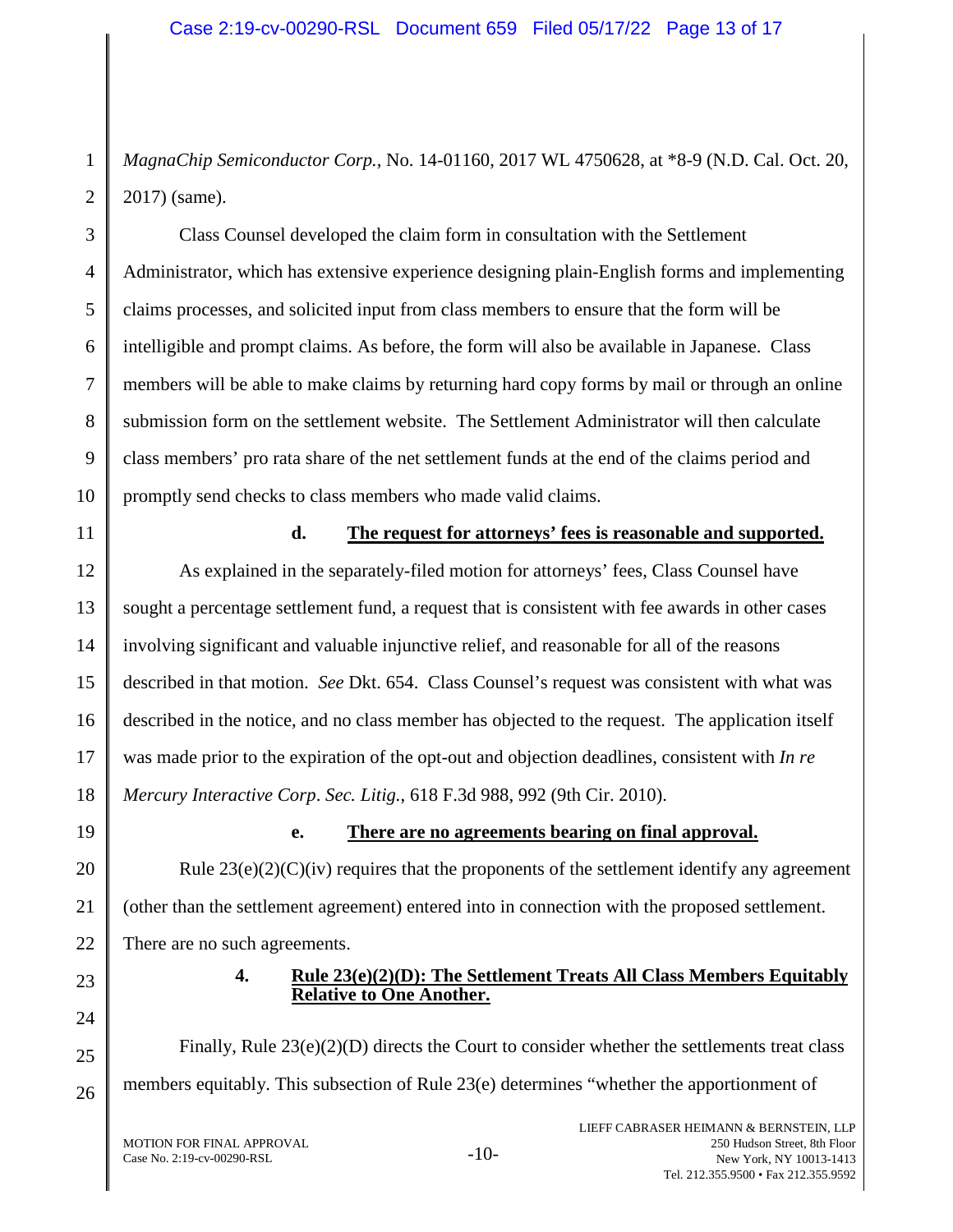relief among class members takes appropriate account of differences among their claims, and whether the scope of the release may affect class members in different ways that bear on the apportionment of relief." Fed. R. Civ. P. 23(e)(2)(D), Advisory Committee's Note to 2018 amendments. As previously explained in the preliminary approval motions, each member of the proposed Class will receive a pro rata share of the settlement based on their coffee production during the claims period, such that class members will receive meaningful compensation directly proportional to the harm they suffered based on their actual sales. Additionally, Plaintiffs have requested service awards for each plaintiff farm (three in total), as are commonly awarded in class actions, and are justified here by Plaintiffs' efforts in prosecuting the litigation, as explained in Plaintiffs' motion for approval of those awards and in the supporting declarations filed with the motion. *See* Dkt. 654.

#### **5. The Settlement Satisfies the Ninth Circuit's Additional Factors for Final Approval.**

The Ninth Circuit has identified a number of additional factors for courts to consider when evaluating the fairness, reasonableness, and adequacy of a class action settlement. Those factors include: (1) the strength of the plaintiffs' case; (2) the risk, expense, complexity, and likely duration of further litigation; (3) the risk of maintaining class action status throughout the trial; (4) the amount offered in settlement; (5) the extent of discovery completed and the stage of the proceedings; (6) the experience and views of counsel; (7) the presence of a governmental participant; and (8) the reaction of the class members of the proposed settlement. *In re Bluetooth Headset Prods. Liab. Litig*., 654 F.3d 935, 946 (9th Cir. 2011). Many of these—*e.g.*, the strength of plaintiffs' case, the risk and duration of further litigation, and the amount offered overlap with the Rule  $23(e)(2)(C)$  factors and are addressed above. The remaining relevant factors favor final approval as well.

Most significant is the "reaction of the class to the proposed settlement." The class has again voted with its feet: Not a single class member has objected to the settlements, or the

1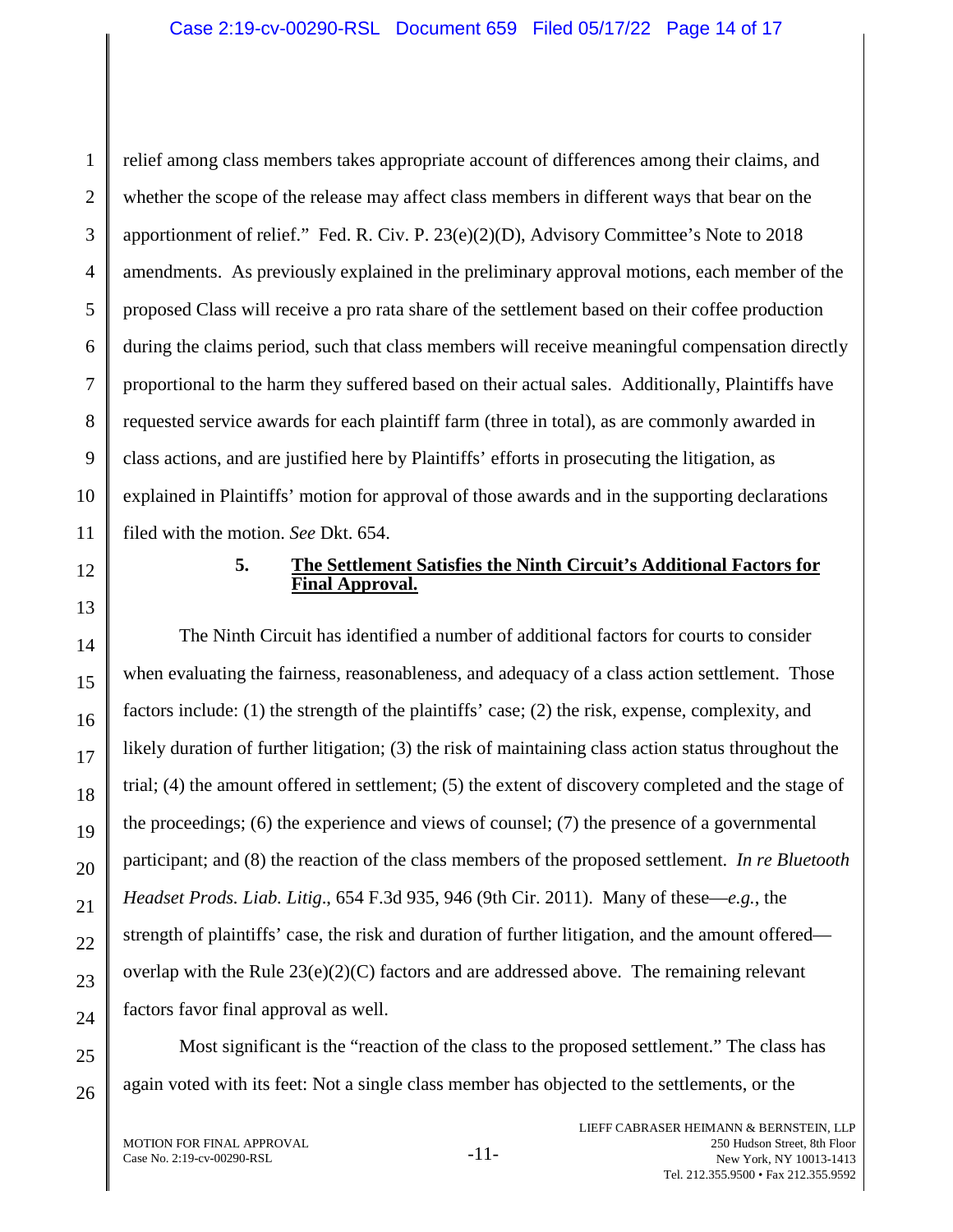requests for fees, costs, and service awards. Not a single class member has opted out. This universal support strongly favors approval. *See, e.g.*, *Hanlon v. Chrysler Corp.*, 150 F.3d 1011, 1027 (9th Cir. 1998) ("[T]he fact that the overwhelming majority of the class willingly approved the offer and stayed in the class presents at least some objective positive commentary as to its fairness."); *Gaudin v. Saxon Mort. Servs., Inc.*, No. 11-1663, 2015 WL 7454183, at \*7 (N.D. Cal. Nov. 23, 2015) ("[T]he absence of a large number of objections to a proposed class settlement raises a strong presumption that the terms of a proposed class settlement are favorable to the class members.") (citation and alteration omitted); *id.* (finding that "opt-out rate [] less than 1% … favors approval of settlement"); *Chun-Hoon v. McKee Foods Corp.*, 716 F. Supp. 2d 848, 852 (N.D. Cal. 2010) (finding that 4.86% opt-out rate strongly supported approval).

Other factors weigh in favor of approval as well. First, there is a risk of "maintaining class action status through trial." As explained in prior counsel declarations, any class action carries risks of denial of certification or de-certification. Dkt. 416 ¶ 14. This case is no exception. Second, the "experience and views of counsel" support approval. Counsel are experienced in both complex class actions and Lanham Act litigation, and well-versed in particular with the issues in this case, having investigated it thoroughly and litigated it extensively. *See* Dkt. 416 ¶¶ 4-9; Dkt. 417 ¶¶ 4-13; Dkt. 603, Dkt. 655, Dkt. 656. Counsel unreservedly support the settlement.

1

2

3

4

5

6

7

8

9

10

11

12

13

14

15

16

17

18

19

20

21

22

23

24

25

# **C. The Settlement Class Should be Finally Certified.**

As the Court concluded in granting preliminary approval and directing notice to the Class, the Settlement Class "likely meets the requirements under Fed. R. Civ. P. 23(a) and  $23(b)(3)$ ." Dkt. 604 ¶ 3. This remains true, and the Settlement Class should be certified.

# **VI. Conclusion**

For the foregoing reasons, Plaintiffs respectfully request that the Court grant final approval to these settlements.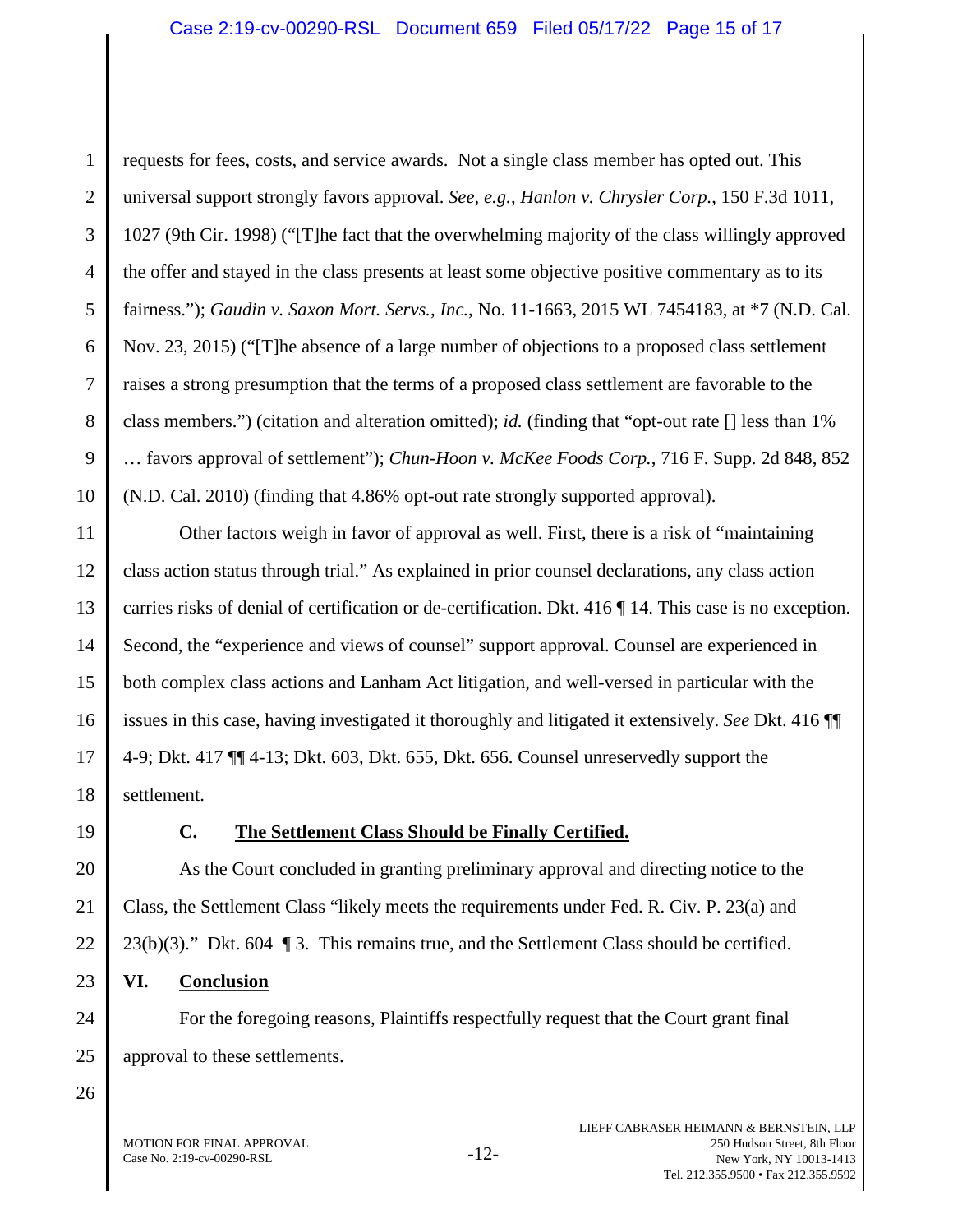| $\mathbf{1}$   | Dated: May 17, 2022                                             |                                                                         |
|----------------|-----------------------------------------------------------------|-------------------------------------------------------------------------|
| $\overline{2}$ | KARR TUTTLE CAMPBELL                                            | LIEFF CABRASER HEIMANN &<br>BERNSTEIN, LLP                              |
| $\mathfrak{Z}$ | /s Nathan T. Paine                                              | /s/ Jason L. Lichtman                                                   |
| 4              | Paul Richard Brown, WSBA #19357<br>Nathan T. Paine, WSBA #34487 | Jason L. Lichtman (pro hac vice)<br>Daniel E. Seltz (pro hac vice)      |
| 5              | Daniel T. Hagen, WSBA #54015<br>701 Fifth Avenue, Suite 3300    | 250 Hudson Street, 8th Floor<br>New York, NY 10013-1413                 |
| 6              | Seattle, Washington 98104<br>206.223.1313                       | Telephone: 212-355-9500                                                 |
| 7              |                                                                 | Andrew Kaufman (pro hac vice)                                           |
| $8\,$<br>9     |                                                                 | 222 2nd Avenue South, Suite 1640<br>Nashville, TN 37201<br>615.313.9000 |
| 10             |                                                                 | Attorneys for the Plaintiffs                                            |
| 11             |                                                                 | and the Proposed Settlement Class                                       |
| 12             |                                                                 |                                                                         |
| 13             |                                                                 |                                                                         |
| 14             |                                                                 |                                                                         |
| 15             |                                                                 |                                                                         |
| 16             |                                                                 |                                                                         |
| 17             |                                                                 |                                                                         |
| 18             |                                                                 |                                                                         |
| 19             |                                                                 |                                                                         |
| 20             |                                                                 |                                                                         |
| 21             |                                                                 |                                                                         |
| 22             |                                                                 |                                                                         |
| 23             |                                                                 |                                                                         |
| 24             |                                                                 |                                                                         |
| 25             |                                                                 |                                                                         |
| 26             |                                                                 |                                                                         |
|                |                                                                 | LIEFF CABRASER HEIMANN & BERNSTEIN                                      |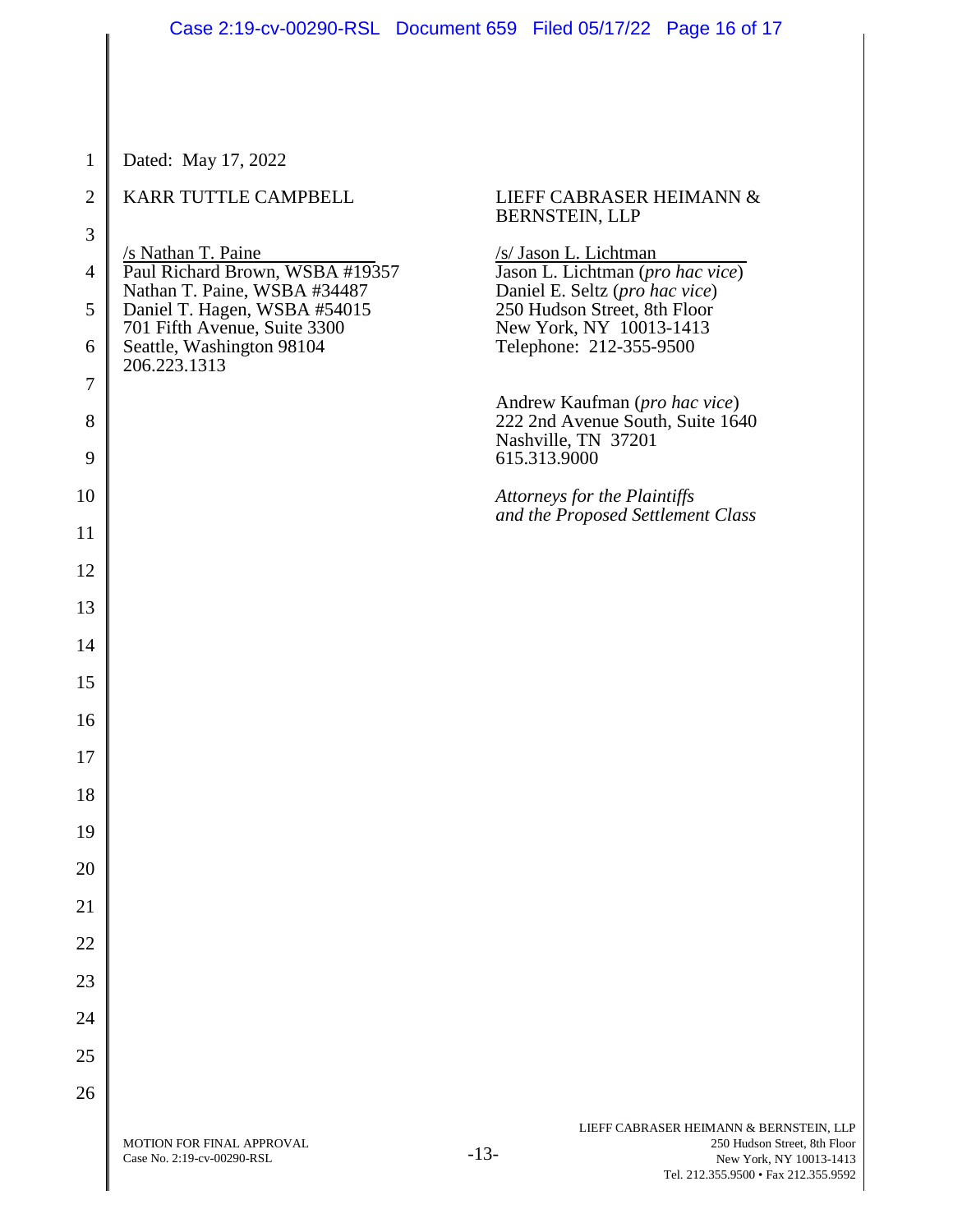# 

# **CERTIFICATE OF SERVICE**

I, Daniel E. Seltz, certify that on May 17, 2022, I caused the foregoing to be electronically filed with the Clerk of the Court using the CM/ECF system, which will send notification of such filing to those attorneys of record registered on the CM/ECF system.

> /s *Daniel E. Seltz*  Daniel E. Seltz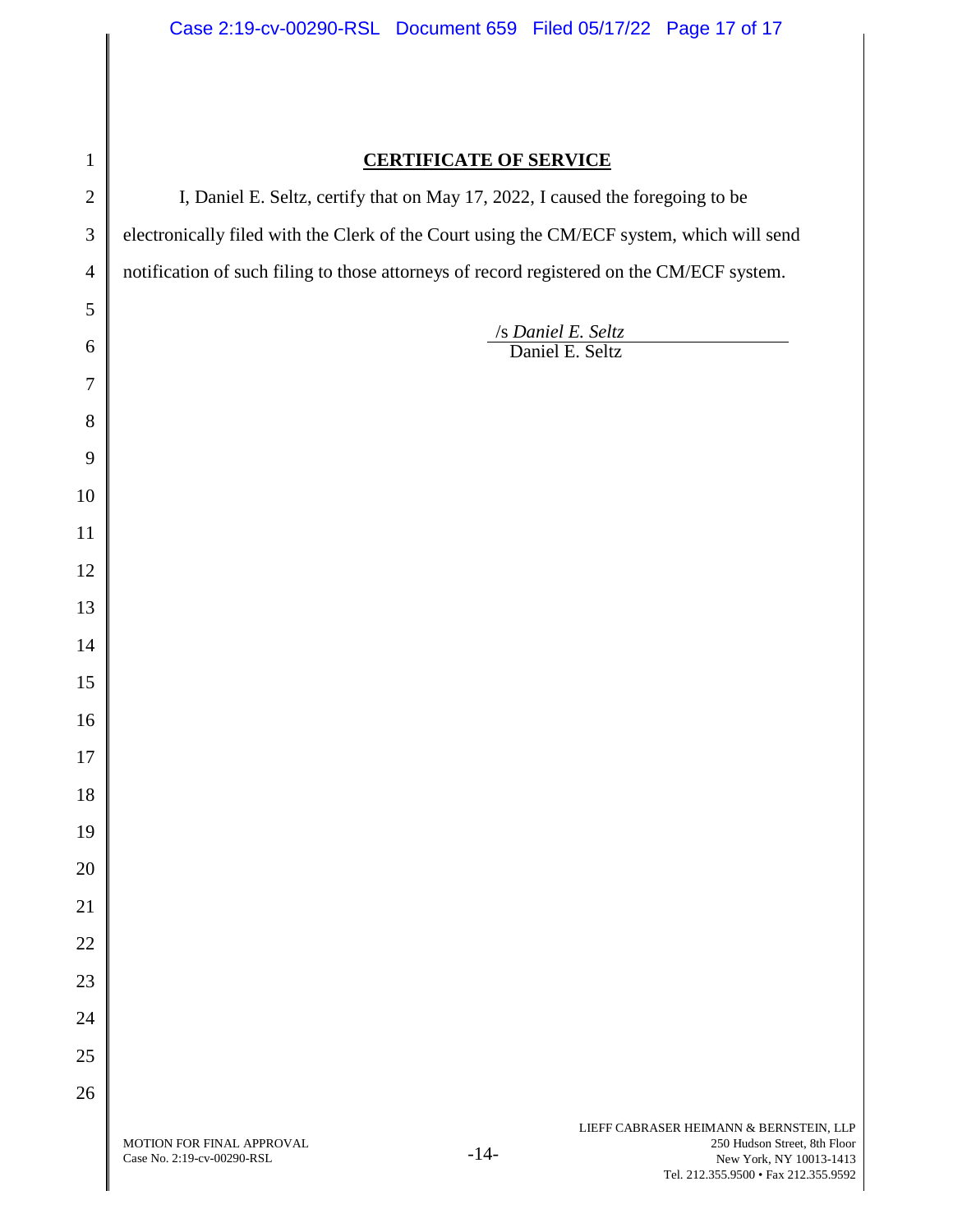# Case 2:19-cv-00290-RSL Document 659-1 Filed 05/17/22 Page 1 of 6

#### UNITED STATES DISTRICT COURT FOR THE WESTERN DISTRICT OF WASHINGTON AT SEATTLE

BRUCE CORKER, *et al*., on behalf of themselves and others similarly situated,

Plaintiff,

Case No. 2:19-CV-00290-RSL

#### **FINAL JUDGMENT AND ORDER OF DISMISSAL**

The Honorable Robert S. Lasnik

COSTCO WHOLESALE CORP., et al.,

v.

Defendants.

THIS MATTER comes before the Court upon the unopposed "Motion for Final Approval of the Class Settlement" filed by Plaintiffs. The Court, being fully advised of the premises of the Motion, FINDS:

1. Plaintiff commenced this action by filing their Complaint on February 27, 2019, and ultimately filed a Third Amended Complaint on April 30, 2020 (Dkt. 381) ("Complaint"). Plaintiffs alleged that the defendants violated the Lanham Act, 15 U.S.C. § 1125, by misleadingly labeling and selling coffee not from the Kona region as "Kona" coffee. On November 12, 2019, this Court denied motions to dismiss Plaintiffs' original complaint (Dkt. 155), and discovery began.

2. Plaintiffs have negotiated class action settlements with three defendants: The

Kroger Co. ("Kroger"), one with Safeway Inc. and Albertsons Companies Inc.

("Safeway/Albertsons"), and one with Hawaiian Isles Coffee Co. Ltd. ("HIKC") ("Settling

Defendants") (collectively, "Settling Defendants"). The Settlement Agreements were attached as

Exhibits 1-3 to the declaration of counsel accompanying the Motion for Preliminary Approval of

FINAL JUDGMENT AND ORDER OF DISMISSAL Case No. 2:19-CV-00290-RSL 2384838.1 LIEFF CABRASER HEIMANN & BERNSTEIN, LLP 250 Hudson Street, 8th Floor New York, NY 10013-1413 Tel. 212.355.9500 • Fax 212.355.9592 Class Action Settlements, filed on February 11, 2022 (Dkt. 603).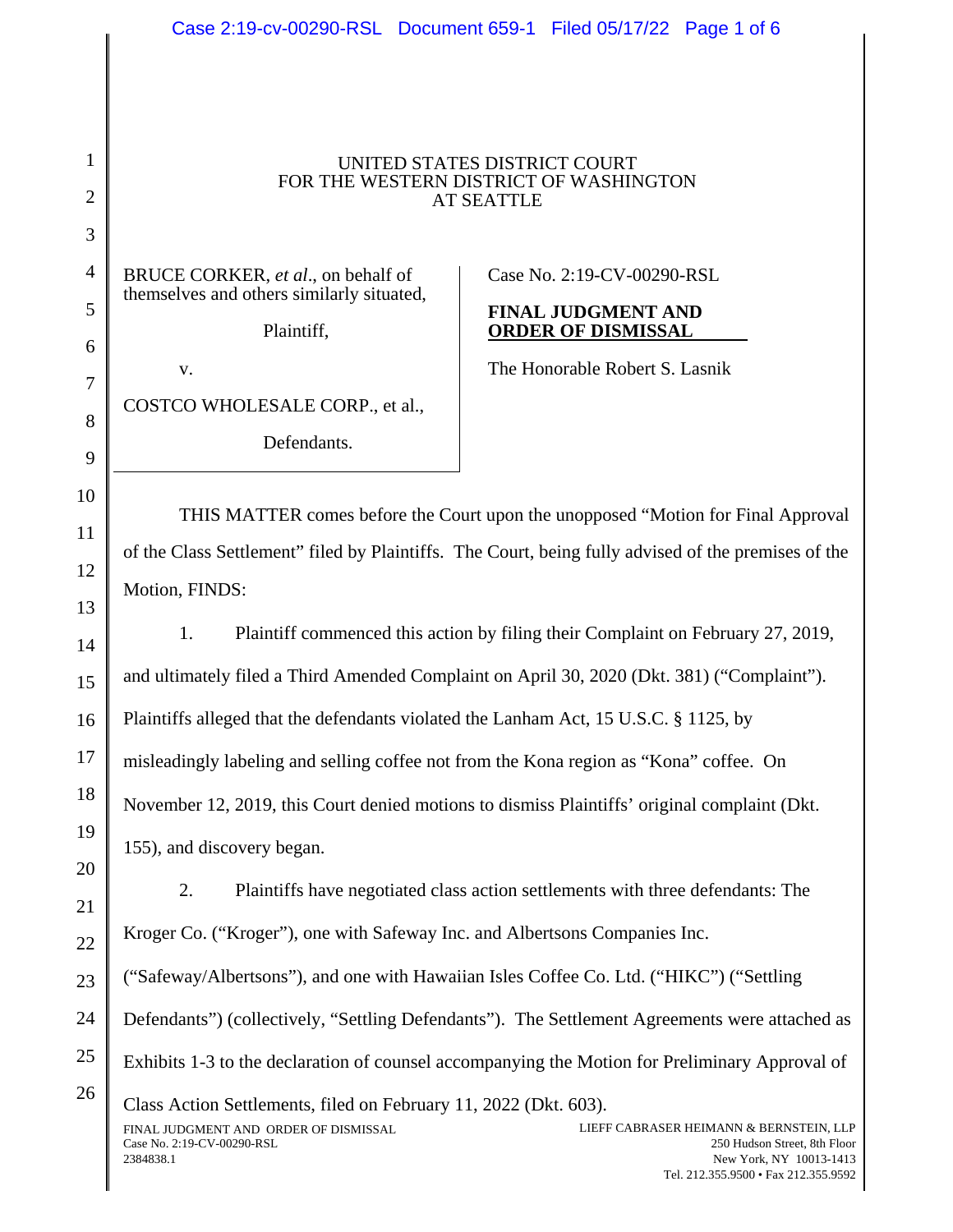3. Through the Settlement Agreements, Settling Defendants will fully and completely satisfy the claims of Class Members relating to the claims alleged by Plaintiffs in the Third Amended Complaint by paying Class Members a total payment of \$2,150,000 (\$1.35 million from Kroger and \$800,000 from HIKC), and provide injunctive relief relating to the labeling of the Kona coffee products at issue. Attorneys' fees and costs of Class Counsel and administrative costs will be paid from the Settlement Fund. By entering into the Settlement Agreements, the Settling Defendants made no admissions relating to the claims raised in this lawsuit, nor did Plaintiffs make admissions relating to the Settling Defendants' Defenses.

4. The Settlement Class, as defined in each of the Settlement Agreements, includes the following: All persons and entities who, between February 27, 2015, and the date of Court's order granting preliminary approval to the settlement, farmed Kona coffee in the Kona District and then sold their Kona coffee. Excluded from the Settlement Class are any defendants to the action, as well as any judge assigned to the action, and the judge's immediate family and staff.

5. The Settlement Agreements describe the claims that are being settled on behalf of the Class (defined as the "Settled Claims"). The Settlement Agreements and their terms, including the definitions, are incorporated into this Final Judgment And Order of Dismissal (the "Final Judgment") as if fully set forth herein. The Settlement Agreements and Final Judgment shall be referred to collectively herein as the "Settlements."

6. This Court entered an Order dated February 14, 2022, directing that notice of the proposed Settlements be effectuated as to the Settlement Class (Dkt. 604) ("Preliminary Approval Order"). The Preliminary Approval Order set a hearing for June 3, 2022 to determine whether the proposed Settlements should be approved as fair, reasonable and adequate.

FINAL JUDGMENT AND ORDER OF DISMISSAL Case No. 2:19-CV-00290-RSL Let the 2.12-C v-00220-RSE 2384838.1 -2-7. In accordance with the Court's Preliminary Approval Order, the Settlement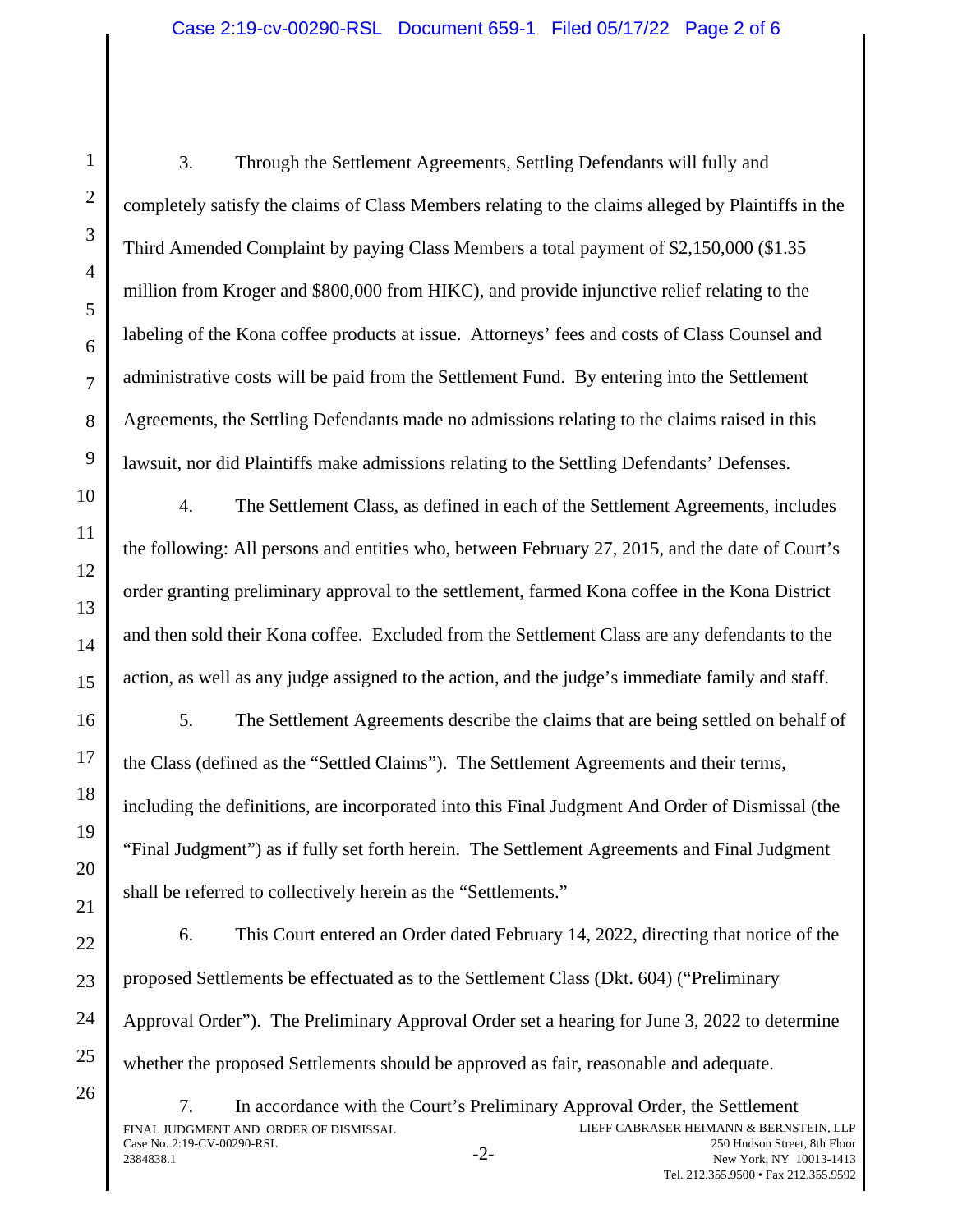Administrator caused to be mailed and emailed to potential members of the Settlement Class for whom addresses could be located, a notice (the "Settlement Notice") in the form approved by the Court in the Preliminary Approval Orders. Also in accordance with the Court's Preliminary Approval Orders, the Settlement Administrator also caused the publication notice to be placed in the *West Hawaii Today*. The Court finds that the Settlement Notice, along with the publication notice, provided to potential members of the Settlement Class constituted the best and most practicable notice under the circumstances, thereby complying fully with due process and Rule 23 of the Federal Rules of Civil Procedure. The Court did not receive any objections to the Settlement from class members.

8. The Settling Defendants caused to be mailed to the appropriate federal and state officials the materials required to be submitted by the Class Action Fairness Act, 28 U.S.C. § 1711, *et seq.* ("CAFA"). The Court finds that CAFA's notice requirements have been satisfied.

9. On June 3, 2022, the Court held a hearing on the proposed Settlements, at which time all interested persons were given an opportunity to be heard. Furthermore, the Court has read and considered all submissions in connection with the Settlements. As explained below, the Court grants the motion for final approval of the Settlements.

# **Class Certification**

10. The first question before the Court is whether to certify the Settlement Class. *See*  Fed. R. Civ. P. 23(a) & (b). Class certification is proper if Plaintiffs demonstrate: (1) The Settlement Class is so numerous that joinder of all members in a single proceeding would be impracticable; (2) Resolution of the claims will involve common questions of law and fact; (3) The named Plaintiffs' claims are typical of those of the Settlement Class Members; (4) The named Plaintiffs and Settlement Class Counsel have fairly and adequately represented the

FINAL JUDGMENT AND ORDER OF DISMISSAL Case No. 2:19-CV-00290-RSL Case 110. 2.1. 9-C v-00250-RSE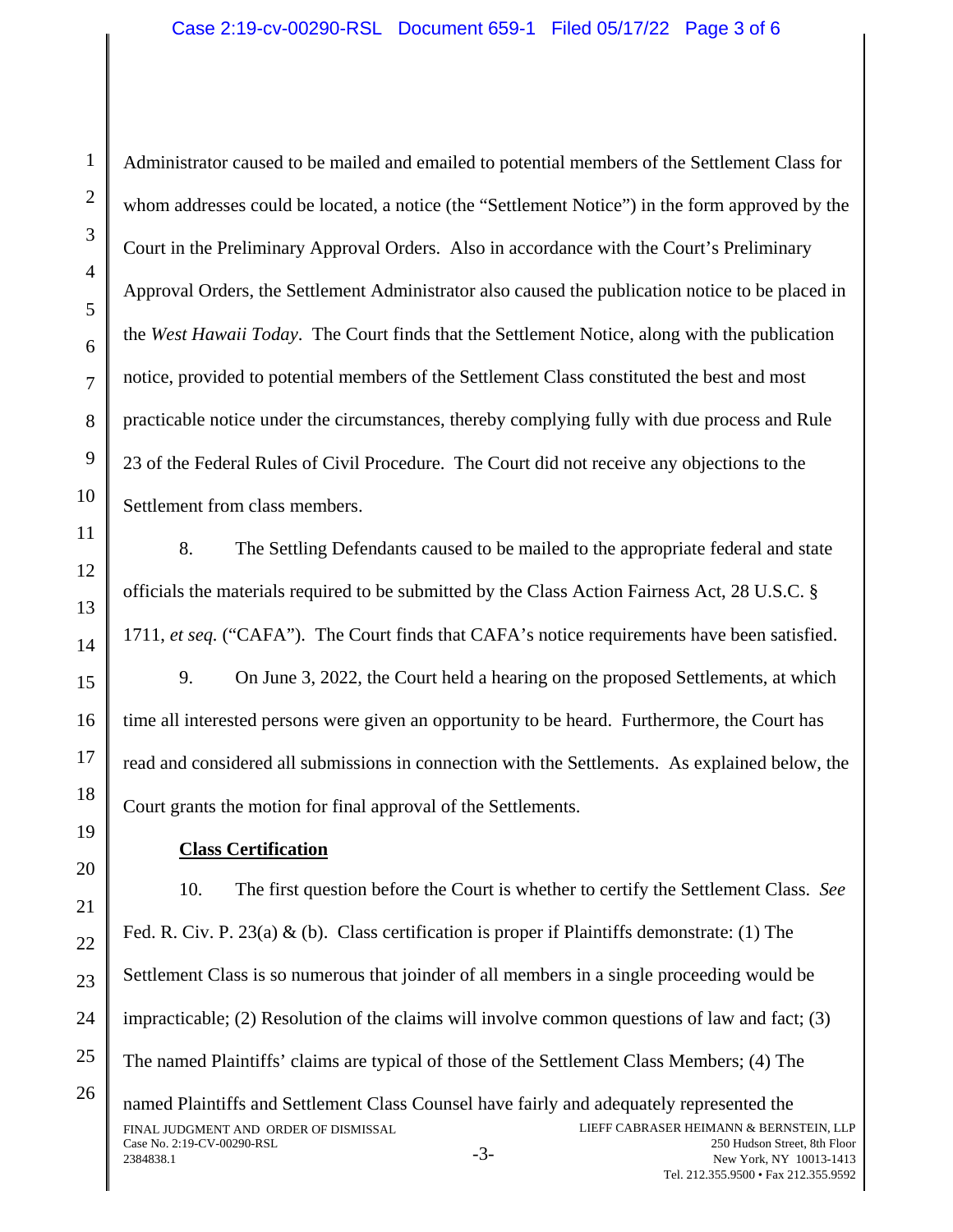interests of the Settlement Class and will continue to do so; (5) Questions of law and fact common to the Settlement Class predominate over the questions affecting only individual Settlement Class Members, and (6) certification of the Settlement Class is superior to other available methods to the fair and efficient adjudication of this controversy. *Id.* 

11. In its Preliminary Approval Order, the Court concluded that Plaintiffs showed that they were likely to satisfy these requirements. *See* Dkt. 604. The Court now finds no reason to disturb those conclusions. As such, the Court certifies the proposed Class.

#### **Settlement Approval**

12. The Court must also determine whether the Settlements are "fair, reasonable, and adequate." Fed. R. Civ. P. 23(e)(2). The Court's Preliminary Approval Order applied these standards and concluded that the Settlement appeared to be "fair, reasonable, and adequate." Dkt. 604 ¶ 4. Plaintiffs explained, and the Court determined, that approval of the Settlements will bestow a substantial economic benefit on the Settlement Class, result in substantial savings in time and money to the litigants and the Court and will further the interests of justice, and that the Settlements are the product of good-faith arm's length negotiations between the Settling Parties. The record is even more supportive of approval now that no Settlement Class Member has objected to the Settlements. The Court thus finds the Settlements to be fair, reasonable, and adequate. *See* Fed. R. Civ. P. 23(e).

13. The Settlement Agreements, including all of the terms defined therein including but not limited to the definitions of "Settled Claims," are incorporated herein. Any terms used in this Final Judgment are governed by their definitions in the Settlement Agreements. The Court has jurisdiction over the subject matter of this litigation and all parties to this litigation, including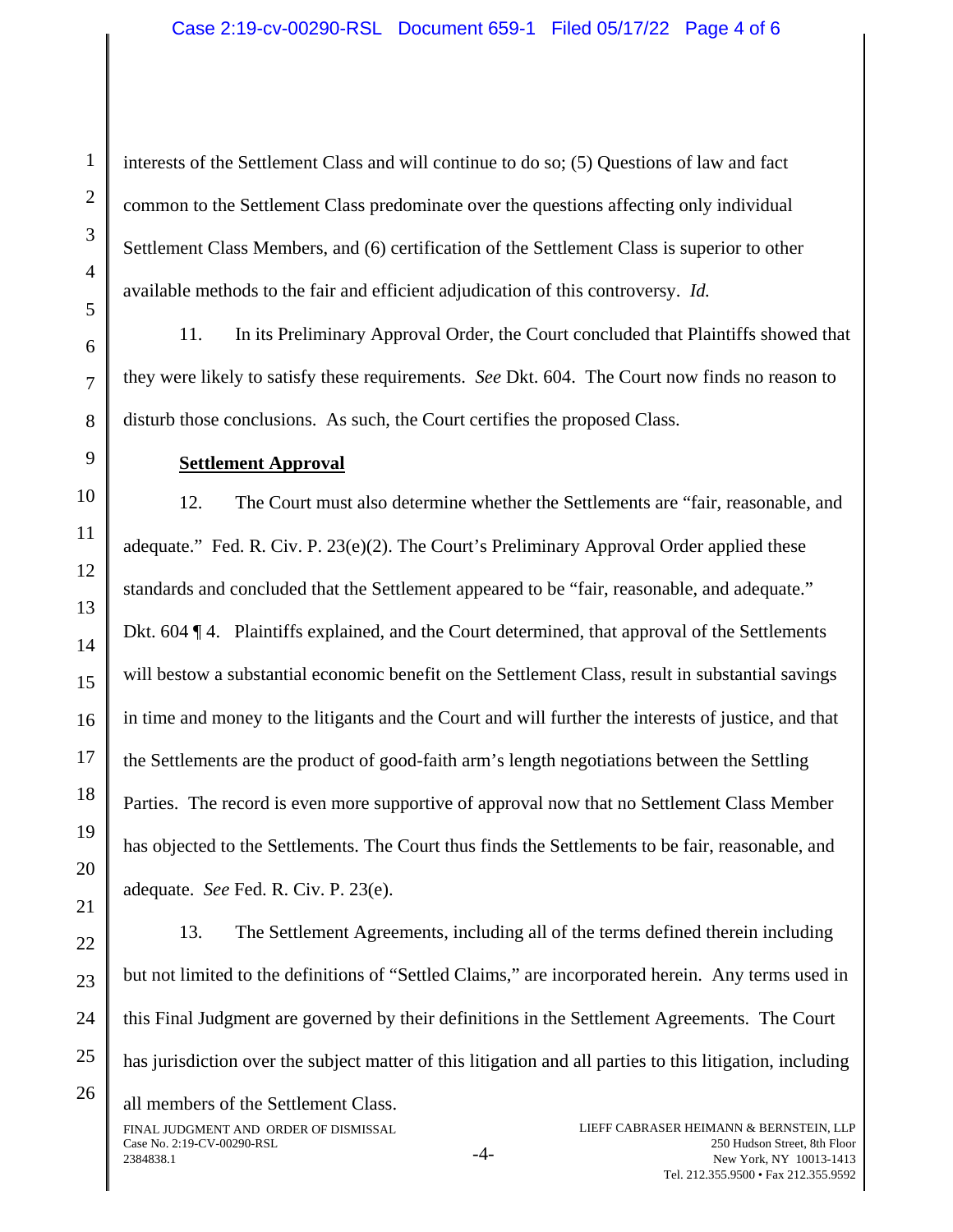| $\mathbf{1}$   | The certified Settlement Class is defined for purposes of the Settlement<br>14.                      |  |  |  |
|----------------|------------------------------------------------------------------------------------------------------|--|--|--|
| $\overline{2}$ | Agreements and this Final Judgment as set forth in Paragraph 4 above.                                |  |  |  |
| 3              | 15.<br>Therefore, the Settlements are approved in all respects, and shall be binding upon,           |  |  |  |
| $\overline{4}$ | and inure to the benefit of, all members of the Settlement Class.                                    |  |  |  |
| 5              | All Settled Claims are hereby dismissed with prejudice.<br>16.                                       |  |  |  |
| 6              | This Final Judgment may not be used as an admission by or against Settling<br>17.                    |  |  |  |
| 7              |                                                                                                      |  |  |  |
| 8              | Defendants of any fact, claim, assertion, matter, contention, fault, culpability, obligation,        |  |  |  |
| 9              | wrongdoing or liability whatsoever.                                                                  |  |  |  |
| 10             | 18.<br>The Court has, by separate order, granted Class Counsel's "Motion for Attorneys"              |  |  |  |
| 11             | Fees and Reimbursement of Litigation Expenses." The amount of Attorneys' Fees and Litigation         |  |  |  |
| 12             |                                                                                                      |  |  |  |
| 13             | Expenses awarded to Class Counsel shall be distributed to Class Counsel by the Settlement            |  |  |  |
| 14             | Administrator from the Settlement Funds.                                                             |  |  |  |
| 15             | 19.<br>The Court reserves jurisdiction over this matter, the Settling Parties, and all               |  |  |  |
| 16             | counsel herein, without affecting the finality of this Final Judgment, including over (a) the        |  |  |  |
| 17             | implementation, administration, and enforcement of this Settlement and any award or                  |  |  |  |
| 18             | distribution from the Settlement Funds; (b) disposition of the Settlement Funds; and (c) other       |  |  |  |
| 19             | matters related or ancillary to the foregoing.                                                       |  |  |  |
| 20             |                                                                                                      |  |  |  |
| 21             | 20.<br>Pursuant to Rule 54(b) of the Federal Rules of Civil Procedure, the Court finds               |  |  |  |
| 22             | that there is no reason for delay in the entry of this Final Order and Judgment as a final order and |  |  |  |
| 23             | final judgment, and the Court further expressly directs the Clerk of the Court to file this Final    |  |  |  |
| 24             | Order and Judgment as a final order and final judgment.                                              |  |  |  |
| 25             |                                                                                                      |  |  |  |

FINAL JUDGMENT AND ORDER OF DISMISSAL Case No. 2:19-CV-00290-RSL<br>2384838.1 - 5-